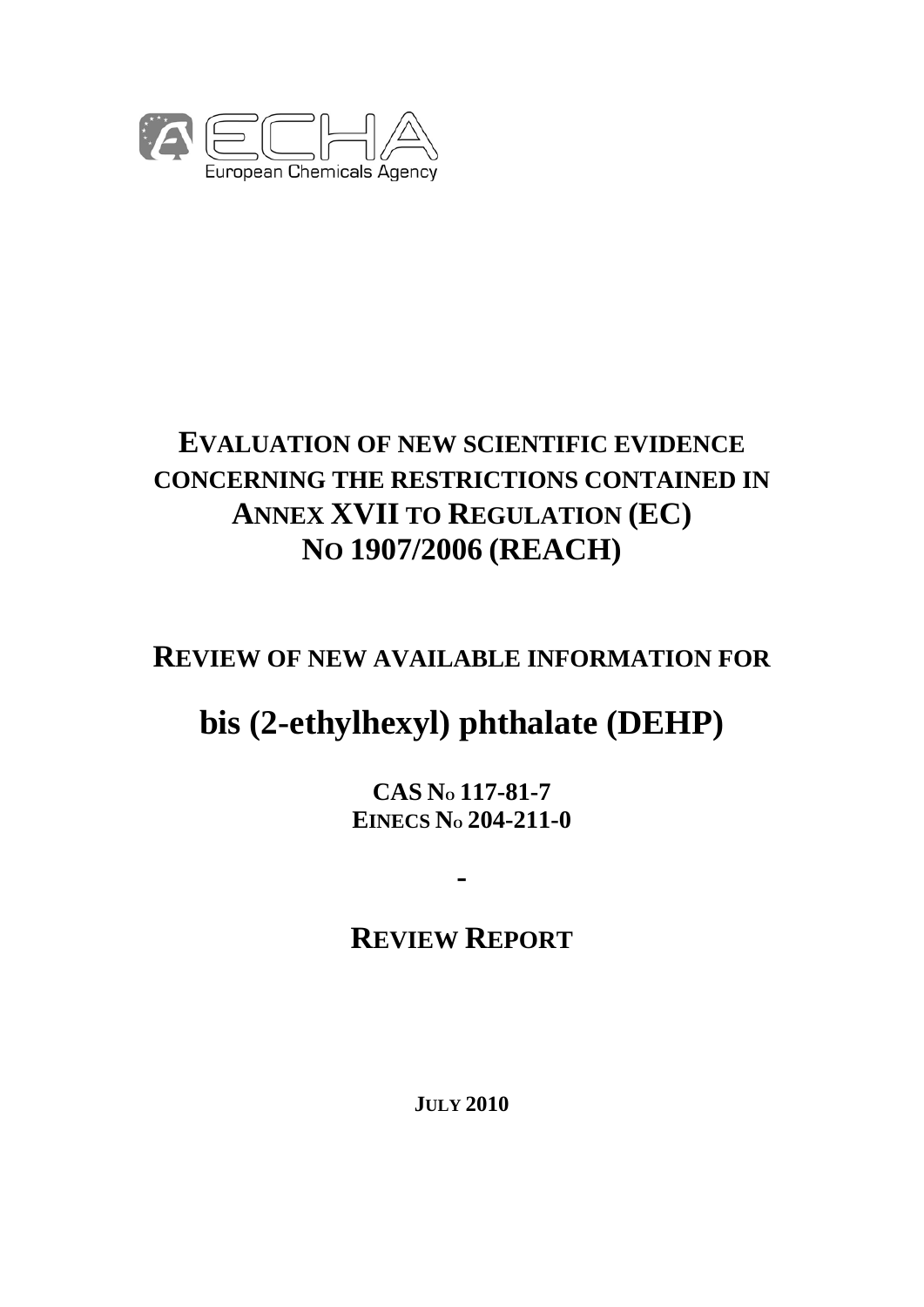# **1. Introduction**

 $\overline{a}$ 

Entries 51 and 52 of Annex XVII to REACH include the restrictions on the placing on the market and use of certain phthalates in toys and childcare articles, as initially [introduced by Directive 2005/84/EC of the European Parliament and of the Council of](http://eur-lex.europa.eu/LexUriServ/LexUriServ.do?uri=OJ:L:2005:344:0040:0043:EN:PDF)  14 December 2005. As explained in the recitals of this Directive, the six restricted phthalates were sorted into two groups associated with a different scope for the restriction. For DEHP and the two other phthalates which are classified as reprotoxic, category 2 according to Council Directive  $67/548/EEC<sup>1</sup>$  (i.e. DBP<sup>2</sup> and BBP<sup>3</sup>) the restriction covers the placing on the market and use in any type of toys and childcare articles. For the three non-classified phthalates (i.e.  $DINP<sup>4</sup>$ ,  $DIDP<sup>5</sup>$  and  $DNOP<sup>6</sup>$ ) the restriction covers the placing on the market and use in toys and childcare articles which can be placed in the mouth by children. In addition, and as explicitly mentioned in entries 51 and 52 of Annex XVII, the Commission was to evaluate the restrictions concerning these six phthalates in the light of new scientific information by 16 January 2010, and if justified, these restrictions shall be modified accordingly.

The European Commission requested ECHA to review the available new scientific information for these phthalates and to evaluate whether there is evidence that would justify a re-examination of the existing restrictions.

According to the work plan agreed between ECHA and the European Commission, this document provides ECHA's report on its review of the new available information related to DEHP.

Recent scientific studies related to (classified<sup>7</sup>) phthalates seem to have given main focus on DEHP.

Most of the new available information consists in report studies on the hazard properties of the substance; some of the available articles also report on concerns about potential long term health effects on children due to their exposure at foetal and/or neonatal stages. It has to be noted that, according to the agreed work plan, the information on hazard properties of DEHP has however not been reviewed at this stage.

Many new biomonitoring studies on phthalates in human body fluids as proxy to overall exposure are also reported, with a main focus on the presence of DEHP or its

<sup>&</sup>lt;sup>1</sup> Council Directive 67/548/EEC of 27 June 1967 on the approximation of laws, regulations and administrative provisions relating to the classification, packaging and labelling of dangerous substances. According to the CLP Regulation (Regulation (EC) No 1272/2008 on the classification, labelling and packaging of substances and mixtures) these three phthalates are classified as Toxic to Reproduction, category 1B.

 $^2$  dibutyl phthalate; CAS No 84-74-2 / Einecs No 201-557-4

<sup>&</sup>lt;sup>3</sup> benzyl butyl phthalate; CAS No 85-68-7 / Einecs No 201-622-7

<sup>&</sup>lt;sup>4</sup> di-'isononyl' phthalate; CAS No 28553-12-0 and 68515-48-0 / Einecs No 249-079-5 and 271-090-9

<sup>&</sup>lt;sup>5</sup> di-'isodecyl' phthalate; CAS No 26761-40-0 and 68515-49-1 / Einecs No 247-977-1 and 271-091-4

<sup>6</sup> di-n-octyl phthalate ; CAS No 117-84-0 / Einecs No 204-214-7

 $<sup>7</sup>$  as category 1B reproductive toxicant according to Regulation (EC) 1272/2008 (CLP)</sup>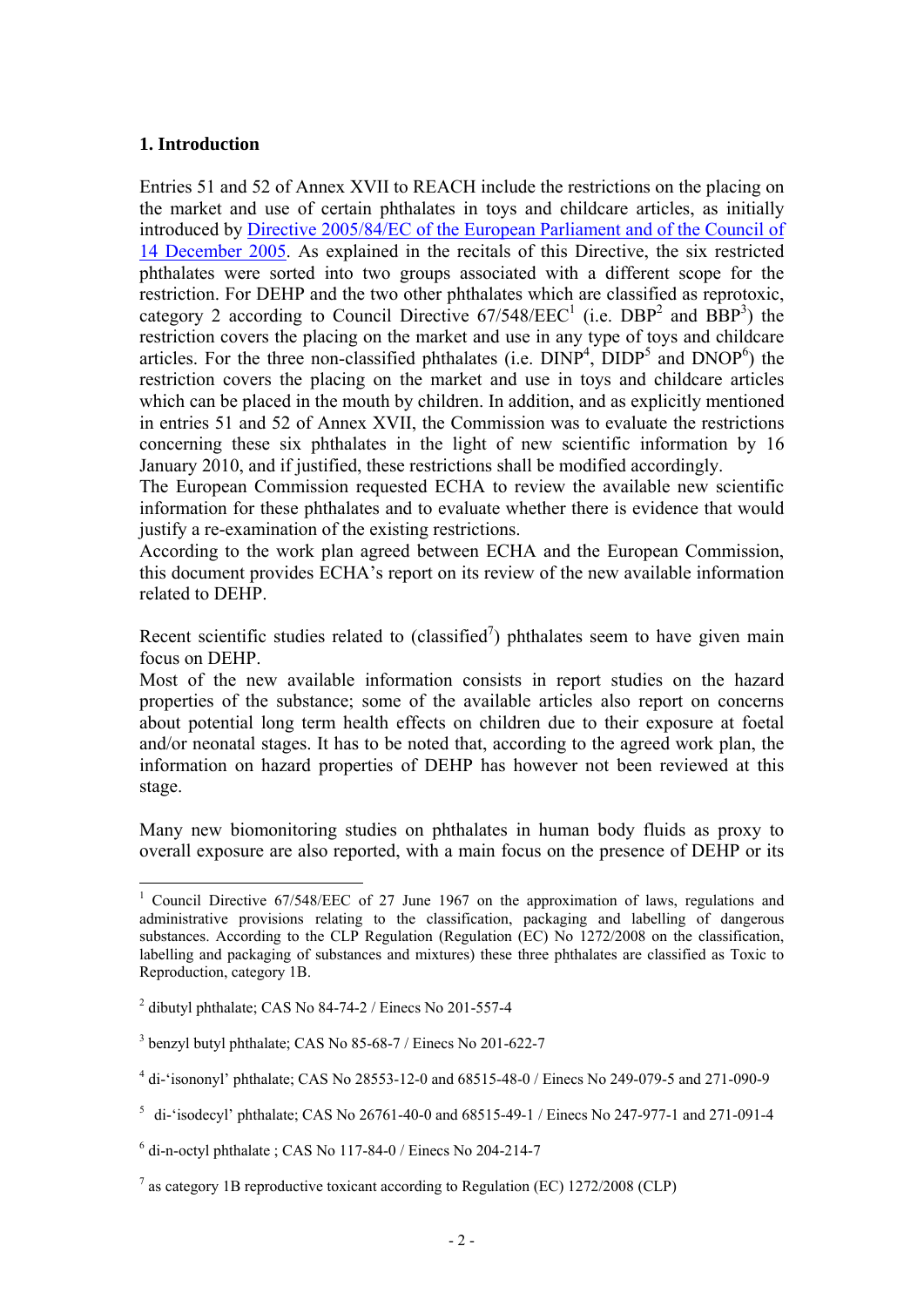metabolites in pregnant women or breast milk. However, most of these reports do not bring enough conclusive information, in particular detailed exposure estimations, that could be readily used for updating the previous exposure and risk assessments. In many cases, the need for further studies is claimed in order to confirm the preliminary findings and get (better) estimations of the actual exposures and related level of risks.

Furthermore, the use of DEHP in specific applications has been further investigated over the last years, in particular with respect to exposure of specific sub-populations such as exposure of children to school supplies or other products such as clothes or shoes, and patients under medical treatment involving PVC-containing medical devices.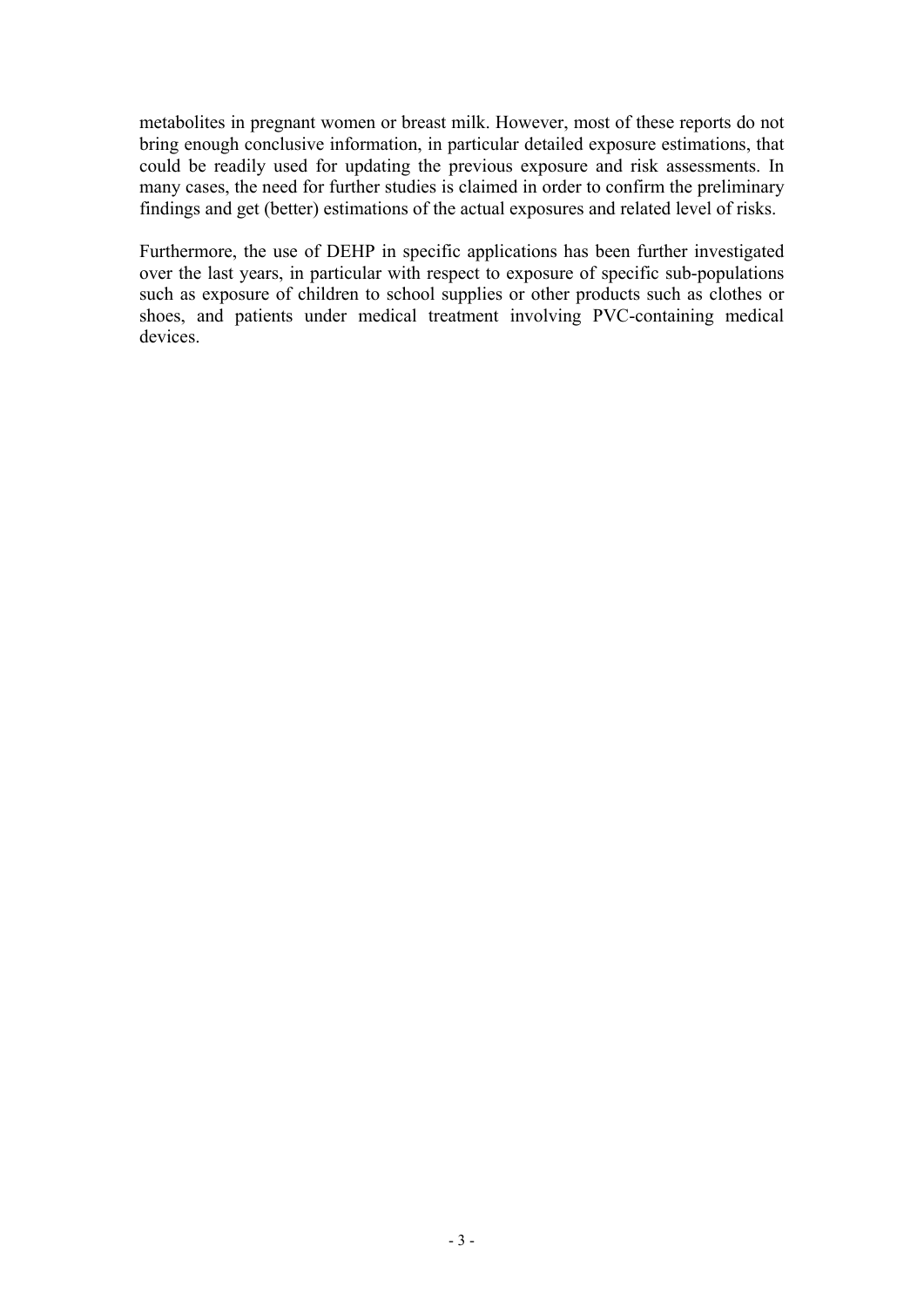#### **2. Information on uses of the substance**

*Note: DEHP is a phase-in substance according to the definition 3(20) of the REACH Regulation. DEHP being classified as category 1B reproductive toxicant according to Regulation (EC) 1272/2008 (CLP), it can reasonably be expected that one or more registration dossiers for DEHP will be submitted to ECHA by 30 November 2010. These registration dossiers will include information on the uses of DEHP, as well as most probably a Chemical Safety Report with information on the volumes relevant for each use.* 

 *To date, only registration dossiers as part of a joint submission for transported isolated intermediates have been submitted to ECHA.* 

Total use of DEHP:

DEHP has been the main "*general purpose*" phthalate used over the last 50 years. It has had applications in a wide range of soft-PVC and non-PVC polymer materials, these being further processed in the production of a range of indoor and outdoor products, both for industrial/professional and consumer uses. In addition to polymer applications DEHP has also been used in adhesives, sealants (which are often applied to windows and doors for improved insulation), rubber, lacquers, paints and printing inks. Therefore, DEHP can be found in building and construction materials (e.g. in flooring, roofing, industrial doors, wires, cables, hoses and profiles), in coated fabrics (such as artificial leather for bags and automotive applications, book covers and bindings, maps and folders), in medical devices (e.g. blood bags, dialysis equipment) as well as in a multitude of other products such as traffic cones, buoys, curtains for lorries and train compartments, tarpaulins, signs, flexible containers, disposable gloves or dipped tool handles, sports mats, swimming pool covers, shower curtains, napkins, stationery films, water beds, furniture, luggage or shoe soles. It has also been reported to be used in primary packaging of medicinal products and active pharmaceutical substances (EU, 2008; ECHA, 2009; www.dehp-facts.com).

A recent publication of the Danish Environmental Protection Agency (Danish EPA) (Danish EPA, 2009) gives an overview of several previous surveys aiming at analysing the presence of DEHP in different consumer products to which 2 year-old children may in particular be exposed. It confirms that, in years 2002-2008, and in addition to the specific uses which are further described in the following sections of this document, DEHP was reported to be found in vinyl floorings and in vinyl wallpaper (in concentrations up to 16% and 10% w/w respectively) and in lamination materials (no concentration estimations available). In addition, it indicates that DEHP was also detected in other household equipments and products like carpets (in concentrations up to 9.2%), shower curtains<sup>8</sup> (in concentrations up to 9.2%) and wrapping paper ("*Christmas paper*", in concentrations below 0.1%).

However, a consequence of the harmonised classification and labelling of "*Low Molecular Weight (LMW)*" phthalates such as DEHP, DBP and BBP (category 1B reproductive toxicant according to new CLP Regulation<sup>9</sup>) and the overall conclusions

<sup>&</sup>lt;sup>8</sup> including in decorative fluids that they may contain

<sup>&</sup>lt;sup>9</sup> Regulation (EC) No 1272/2008 on the classification, labelling and packaging of substances and mixtures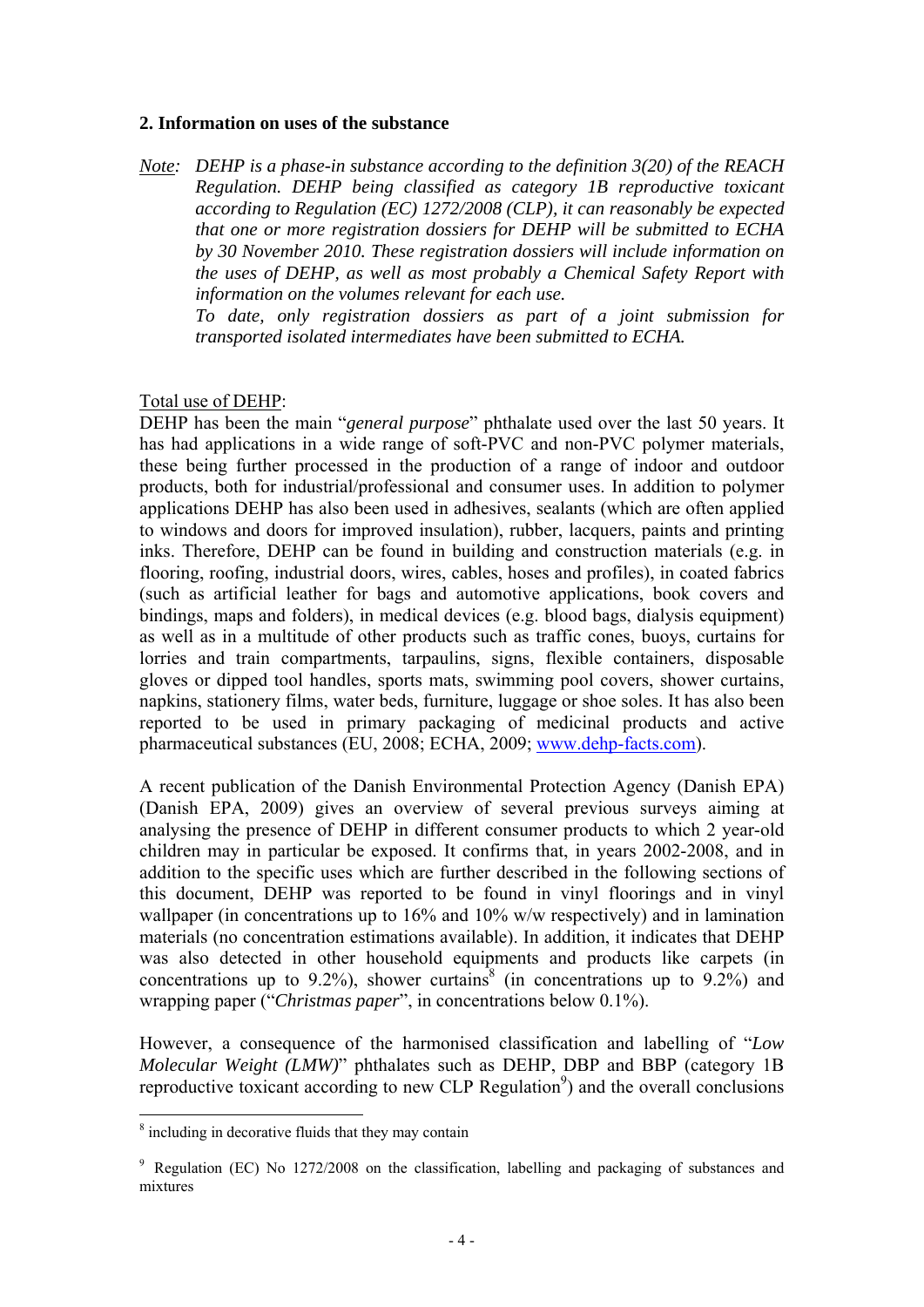of the EU Risk Assessment Reports (EU RAR) prepared in the context of Council Regulation (EEC) No. 793/93 on the evaluation and control of existing substances was that companies moved to the use of general purpose non-classified "*High Molecular Weight (HMW)*" phthalates, and in particular to DINP (ECPI workshop, 2009). In the case of DEHP, this transfer can be illustrated by the following figures and facts:

- in Western Europe, DEHP represents nowadays (2008 figures) only ca. 18% of the overall consumption of plasticisers, when DINP, DIDP and DPHP<sup>10</sup> represent together ca. 65% (ECPI workshop, 2009; CEFIC, 2010); in comparison, at global level DEHP represents 50% of the total use of plasticisers, compared to ca. 30% for DINP and DIDP together (ECPI workshop, 2009);
- in 1999, DEHP was representing 42% of the consumption of phthalates in Western Europe, compared to only 35% for DINP and DIDP; however, the use of other phthalates, and in particular DINP has constantly increased since 1994, whilst the manufacture of DEHP has decreased from 595,000 tonnes/year in EU-15 in 1997 to 340,000 tonnes/year in 2007 (ECHA, 2009a), for a total use of DEHP of only 221,000 tonnes/year in 2004 (EU, 2008), and ca. 210,000 tonnes/year in the last 2 to 3 years (ECPI workshop, 2009); Industry confirmed that the current trend is the replacement of DEHP (and other LMW phthalates) by HMW phthalates (DINP,  $DIDP^{11}$ ,  $DPHP^{12}$ ) (CEFIC, 2010a).

Furthermore, as DEHP is on the Candidate List and it may be included in Annex XIV of REACH, the overall trend of decreasing use of DEHP which has been observed in the last years in EU will probably continue in the next years.

Use in toys and childcare articles:

The restrictions on the use of DEHP in toys and childcare articles as introduced in REACH Annex XVII entry 51 should have led in EU to a halt in the selling of these DEHP-containing articles as of 16 January 2007. However, there is no further information available on the compliance of producers and importers with this restriction, and on whether and to what extend DEHP is still present in these categories of products.

The already mentioned survey and health assessment of the exposure of 2 year-old children to chemical substances in consumer products (Danish EPA, 2009) shows that, over the period 2002-2007, DEHP was found in plasticine (in 2002, in concentrations lower than 0.1%) and in several categories of toys (toys made of

 $\overline{a}$  $^{10}$  di-propylheptyl phthalate; CAS No 53306-54-0 / Einecs No 258-469-4 (CEFIC, 2010)

 $11$  according to Industry, the current EU consumption for DIDP is approximately the same as was reported in the EU RAR for this substance for the year 1994 (CEFIC, 2010; CEFIC, 2010a)

<sup>&</sup>lt;sup>12</sup> di-propylheptyl phthalate: CAS No 53306-54-0 / Einecs No 258-469-4; DPHP is a new substance developed during the last 5 years which has now become available on the EU market and is produced nowadays in significant quantities (CEFIC, 2010; CEFIC, 2010a)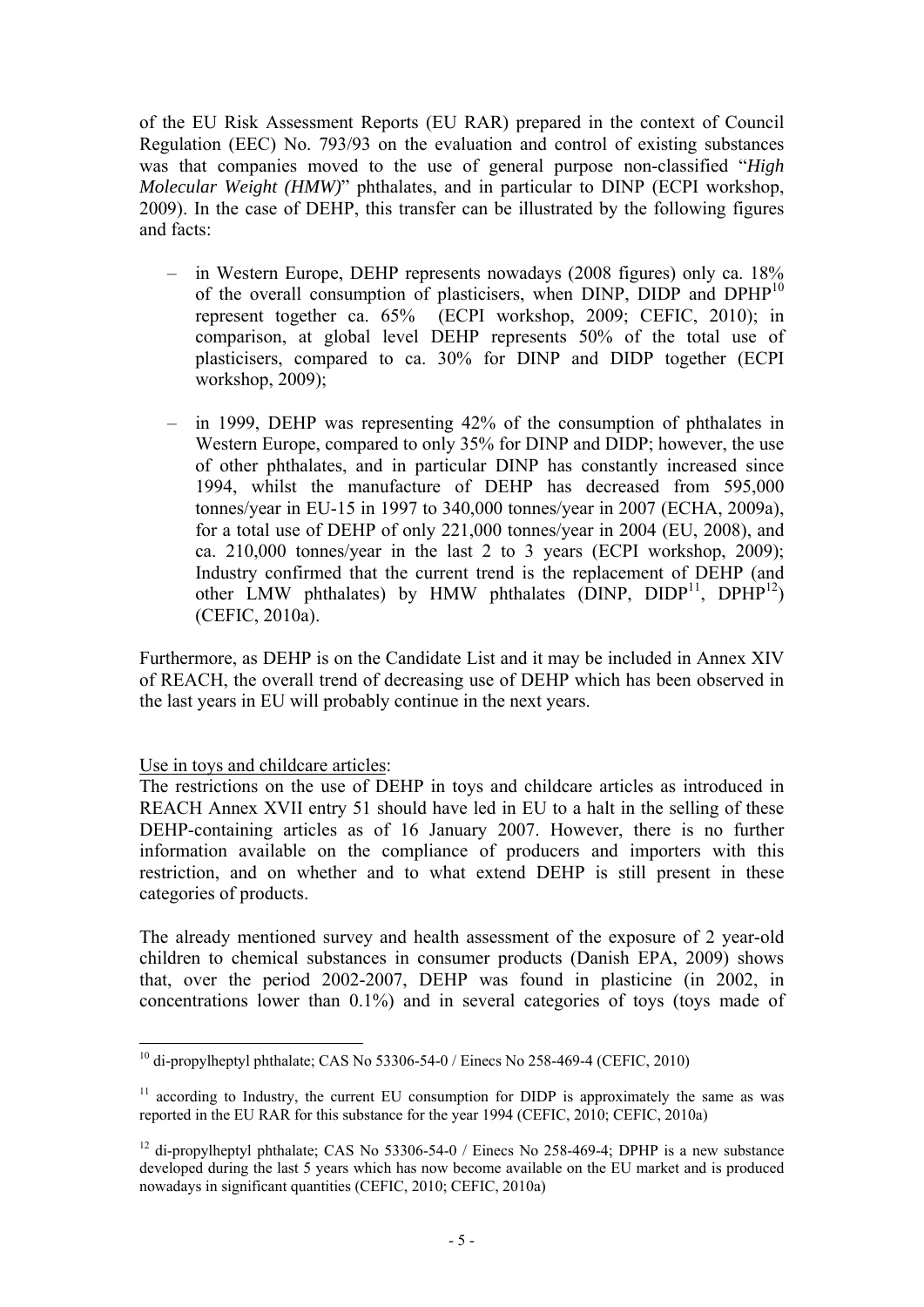plastic foam like books, balls, masks, jigsaws or swords; dolls and "Disney/cartoons" characters; inflatable feeding bottles; stickers for bath tubs; wooden toys; play bags; so called "*mucous toys*"), in some cases in concentrations over 0.1% and up to 19.1%. In addition to a detailed screening of the existing surveys, a series of products to which children are highly susceptible to be exposed were also specifically analysed<sup>13</sup>, including some childcare articles like pacifiers (including their coverage), non-slip figures and (bath/shower) mats, diapers and bed linen, and soft toys<sup>14</sup>. Among all these categories of products, it appears that DEHP was only found in pacifiers' coverage in very low concentrations, i.e. below 0.1%, and in shower mats in concentrations up to 12.9%. However, it has to be noted that these observations were made before the entry into force of the obligation in the current restriction. In other words if concentrations of greater than 0.1 % by mass of the plasticised material are today found on the market it is a question of non-compliance and would require enforcement action.

It has also to be noted that the presence of DEHP in erasers which can be categorised as toys rather than school supplies was confirmed by a survey conducted in the United Kingdom, and in particular for those erasers which do not present the CE mark, at concentrations up to 29.82 % (Phthalates in PVC erasers, LGC Ltd, UK). DEHP was also indirectly detected in the component of a toy bag<sup>15</sup> from which DEHP had migrated to artificial sweat, but without any further investigations about the actual concentration in DEHP in the product. Similarly, phthalate-containing PVC was found in components of two<sup>16</sup> (2) other children bags which can be categorised as toys rather than school supplies, without however any further investigations on which specific phthalate(s) was (were) concerned (Force Technology, 2007).

#### Use in school supplies:

 $\overline{a}$ 

It appears from the available information that DEHP is used as plasticiser in some PVC-containing school supplies, and in particular in non-toy erasers. A survey conducted for the Danish EPA (Force Technology, 2007) showed that 10 out of 26 (38.5%) tested erasers were containing phthalates; among the nine (9) erasers which were further analysed, three (3) were containing DEHP (33%), in concentrations up to 44% w/w. The results and conclusions of a new survey and health assessment of the exposure of 2 year-old children to chemical substances in consumer products (Danish EPA, 2009) confirms that such erasers, and in particular erasers containing

<sup>&</sup>lt;sup>13</sup> for each category of product (i.e. jackets, mittens, rubber clogs, rubber boots, pacifiers (including their coverage), soap packaging, non slip figures and (bath/shower) mats, soft toys, diapers, bed linen) five (5) products were analysed

<sup>&</sup>lt;sup>14</sup> note that the toys and childcare articles listed here are covered by the current restriction

<sup>15</sup> note that this product was labelled with the following remark « *This bag is not toy keep away from babies* »

 $16$  out of 6 products analysed for this category of toys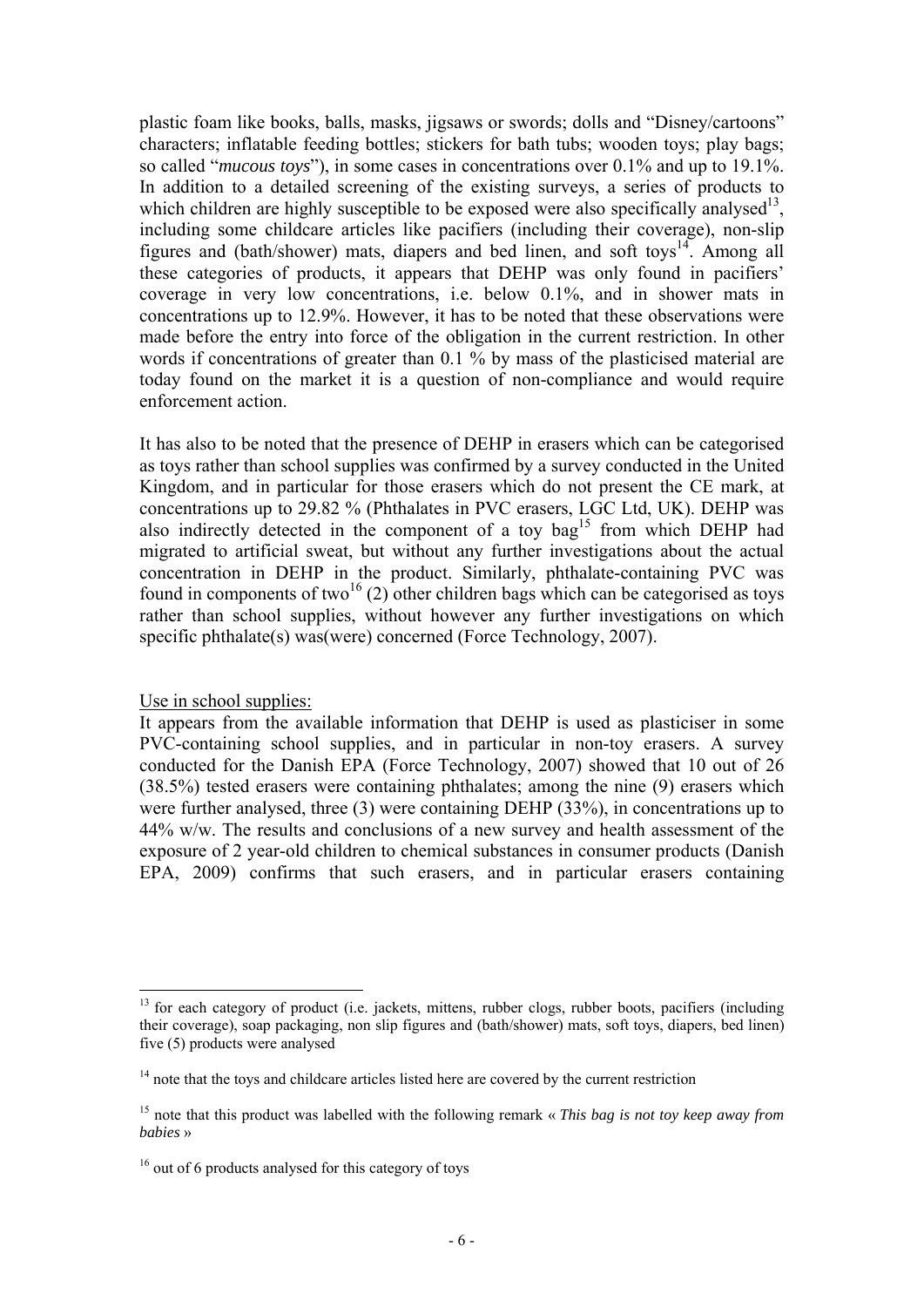aromas/fragrance (categorised as "*scented toy/eraser*"), could theoretically<sup>17</sup> be found in day-care centres.

DEHP was also found in the PVC-made component of one pencil case<sup>18</sup>; the concentration of DEHP in that component was 17% w/w (Force Technology, 2007).

It has to be mentioned that some phthalate-containing PVC was also found in all of the four (4) school bags analysed in the framework of this study, without further investigations on which particular phthalate was concerned (Force Technology, 2007).

# Use in articles for/in contact with children:

It is reported in the already mentioned recent Danish study that DEHP was found in some (children) clothes in concentrations up to 17%, in body stockings in concentrations up to 1.8%, and on printings on shirts in concentrations up to 1.1%; it was also detected in lunch boxes and swimming boards, both in concentrations lower than 0.1% (Danish EPA, 2009).

As already mentioned in a previous section, in addition to a detailed screening of the existing surveys, a series of non-toy products to which children are nevertheless highly susceptible to be exposed, such as outdoor clothes (jackets and mittens), footwear (rubber clogs and rubber boots), and bath soap packaging, were also specifically analysed<sup>19</sup>. It appears that DEHP was found in several articles like jackets<sup>20</sup> (in loose reflector pieces, in concentrations up to 21.3%), in mittens (in labels and outer material, in concentrations up to 14.7% and below 0.1% respectively), in rubber clogs (in concentrations up to 1.6%), and in PVC-containing soap packaging (in concentrations up to 8%) (Danish EPA, 2009).

### Use in medical devices and medicinal products:

According to Industry, DEHP remains the main phthalate used in medical devices (ECPI, 2007). DEHP is included in the European Pharmacopeia for these applications, which is not the case of other general purpose phthalates such as DINP or DIDP. In its opinion "*The safety of medical devices containing DEHP-plasticized PVC or other plasticizers on neonates and other groups at risk*" of 6 February 2008 (SCENIHR, 2008), the Scientific Committee on Emerging and Newly-Identified Health Risks (SCENIHR) confirms that "*DEHP is currently the primary plasticizer used in PVCcontaining medical devices such as containers for blood or nutrients, tubings and catheters*", and also indicates that "*DEHP has beneficial properties in stabilising the membranes of red blood cells enabling blood storage for several weeks*", without however giving further details on whether alternatives to DEHP can offer similar properties. On the other hand, SCENIHR indicates that, even though "*the use of* 

 $17$  note that there is no clear indication in the above mentioned reports whether these products have actually been found in day-care centres, or if it is just considered as a reasonable assumption that they can be used in such places

<sup>&</sup>lt;sup>18</sup> out of seven products analysed for this category of school supplies

 $19$  for each category of product (i.e. jackets, mittens, rubber clogs, rubber boots, pacifiers (including their coverage), soap packaging, non slip figures and (bath/shower) mats, soft toys, diapers, bed linen) five (5) products were analysed

 $20$  it has to be noted that no quantitative analysis of the concentration of DEHP in zipper straps was performed in the framework of this survey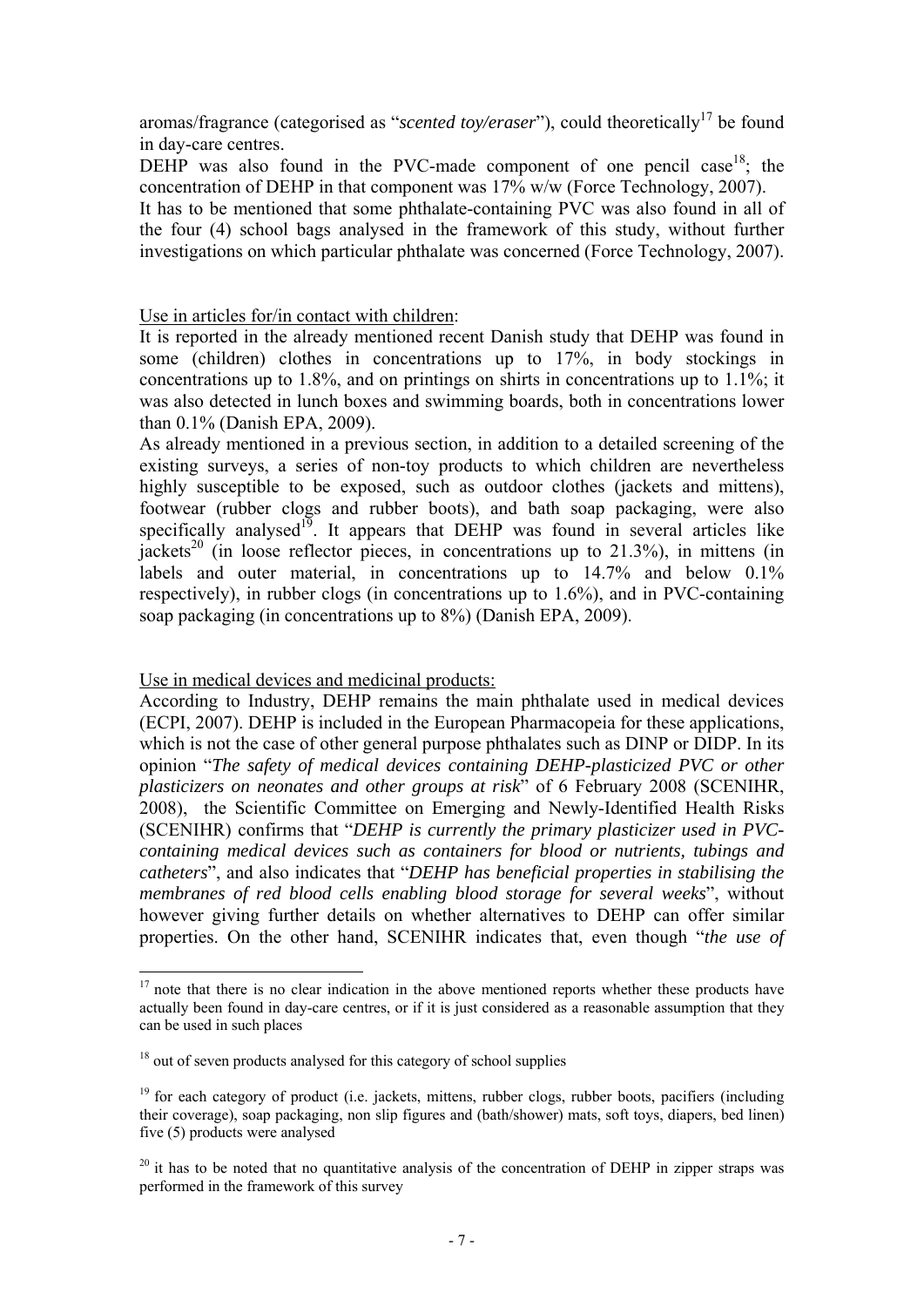*plastics in medical application is increasing and the medical plastics market was anticipated to grow by more than 3% annually in 2005* [, there is also] *a considerable interest from medical plastic producers in developing alternative materials to plasticised PVC*".

As far as the devices in which DEHP can be found, Industry indicates that DEHP is used in almost all PVC healthcare applications (www.dehp-facts.com), and SCENIHR gives in its above mentioned opinion a list of procedures in which medical devices made of DEHP-containing soft PVC can be found, and from which a potential for high exposure to DEHP was identified (SCENIHR, 2008):

- Exchange transfusion in **neonates**,
- Extracorporeal membrane oxygenation (ECMO) in **neonates**,
- Total Parenteral Nutrition (TPN) in **neonates**,
- Multiple procedures in sick **neonates**,
- Enteral nutrition in **neonates** and **adults**,
- Transfusion in **adult** undergoing ECMO,
- Haemodialysis in **peripubertal males**,
- Haemodialysis in **pregnant or lactating women**,<br>- Hearth transplantation or coronary artery hypass o
- Hearth transplantation or coronary artery bypass graft surgery,
- Massive infusion of blood into trauma patient.

Furthermore, the available information also mentions the use of phthalates in the coating of commonly used pharmaceuticals such as antibiotics, antihistamines, and laxatives; herbal preparations and nutritional supplements may also contain phthalates (J.L. Lyche et al, 2009). However, there are no further details about which phthalates are specifically concerned by these applications.

### Use in cosmetic products:

It appears from the available information that the level of metabolites of DEHP that were found in urine samples of pregnant women who participated in a biomonitoring study in Israel could be related to the number of personal care products used, and therefore that DEHP was actually present in some cosmetic products, at least in certain countries. However, the small size of the sample (19) and the exposure estimates based on a single urine sample, did not allow the authors of this study to draw firm conclusions (Berman T. *et al*, 2008).

However, it has to be noted that since 1 April 2005 cosmetic products containing DEHP shall not be supplied to consumers in the EU, in accordance with Commission Directive 2004/93/EC of 21 September 2004 amending Council Directive 76/768/EEC concerning cosmetic products.

### Use in packaging, including food contact materials:

Firstly, from the available information, it appears that DEHP was found in the packaging of cosmetic products (body shampoo/bath gel) specifically intended for children use, but in concentrations lower than 0.1% w/w (Danish EPA, 2009).

As far as food packaging is concerned, the use of DEHP in food contact materials is already restricted under Commission Directive 2007/19/EC of 30 March 2007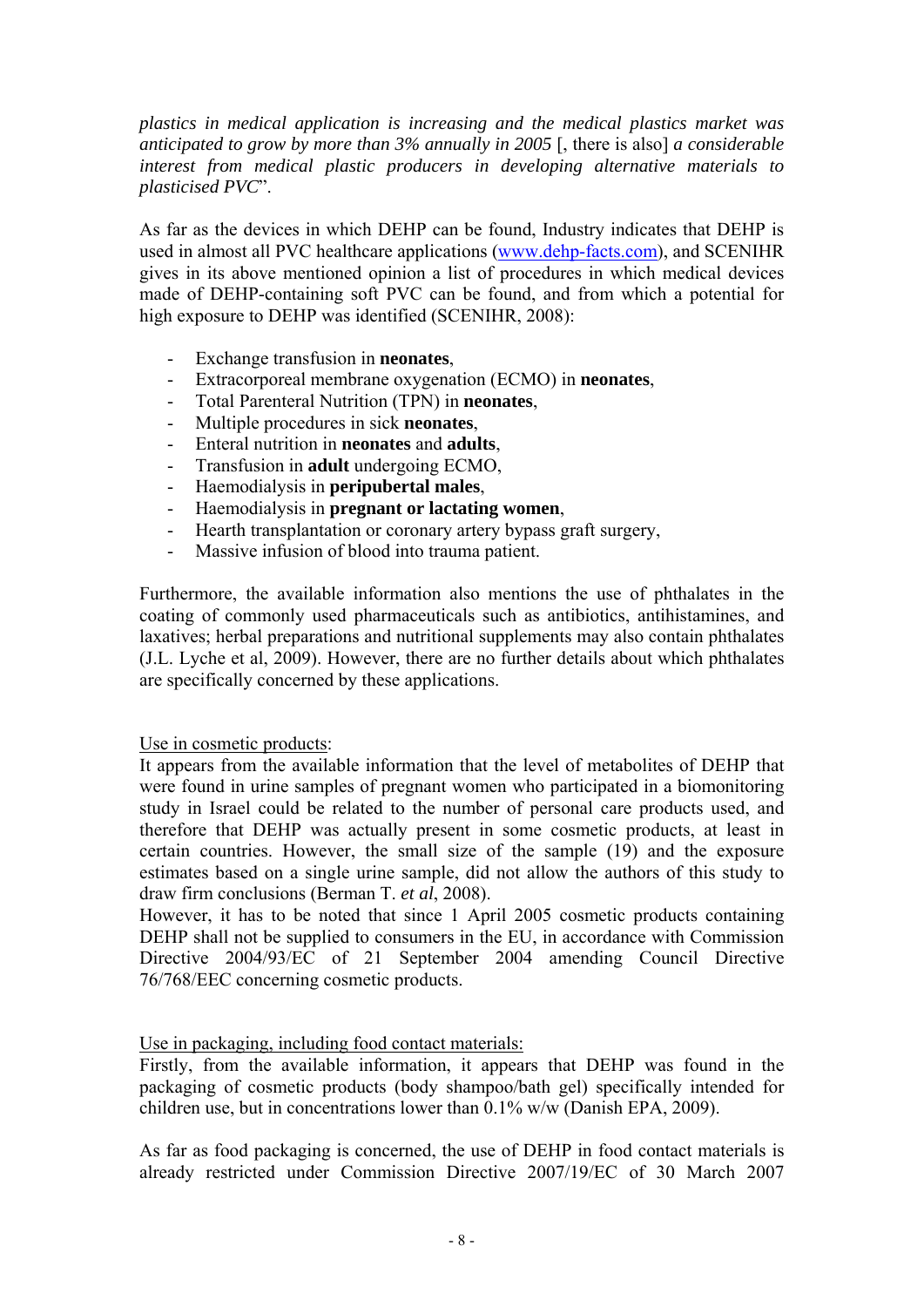amending Directive 2002/72/EC relating to plastic materials and articles intended to come into contact with food and Council Directive 85/572/EEC laying down the list of simulants to be used for testing migration of constituents of plastic materials and articles intended to come into contact with foodstuffs.

Nevertheless, it has to be noted that food is still considered as one of the major contributors to the overall exposure of humans, and in particular of children, to DEHP (J.L. Lyche *et al*, 2009). SCENIHR indicates that "*diet has been determined as the main source of DEHP exposure for the general population with fatty foods […]*" (based on Clark *et al* 2003, ECB 2004, Meek and Chan 1994, Peterson and Breindahl 2000, Wormuth *et al* 2006, as cited in SCENIHR, 2008). According to the available information, the presence of DEHP in food results not only from the migration from materials in contact with food during production, processing and via packaging, but also from dispersion of DEHP in the environment (J.L. Lyche et al, 2009; Danish EPA, 2009).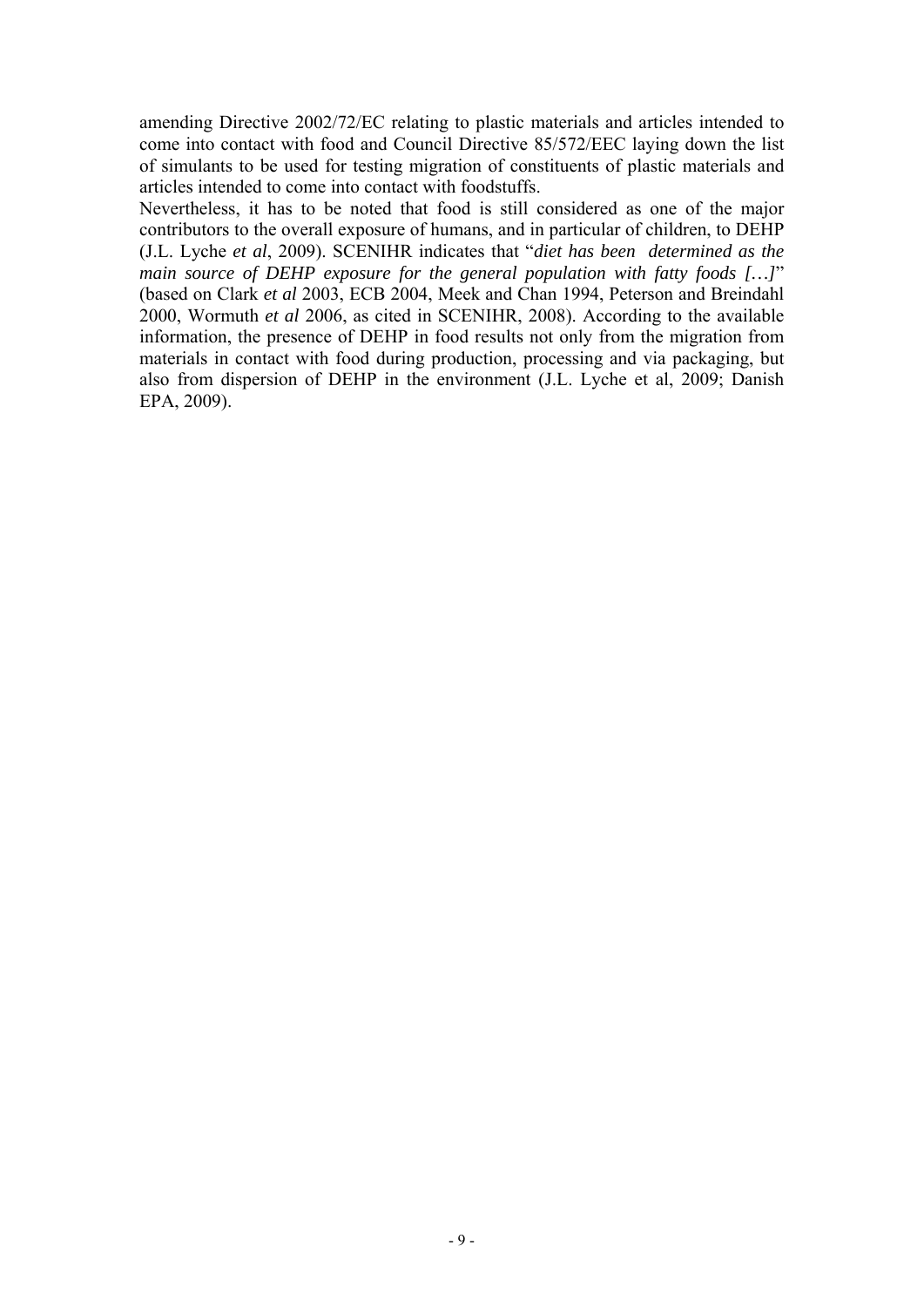# **3. Information on exposure and related risk**

### *3.1. General population - Overall exposure*

Several recent studies based on new biomonitoring data confirm the exposure of the general population to DEHP, covering several countries all over the world, including the EU. In these studies primary and secondary metabolites of DEHP were indeed measured in several body fluids (e.g. urine, breast milk, saliva, serum) of different samples of the general population. Metabolites of DEHP were for instance found in 100% of the breast milk samples from a total of 62 women in southern Italy (Latini G *et al*, 2009), as well as in Finnish and Danish cohorts' breast milk samples (Main KM *et al*, 2006). DEHP metabolites were also reported in urinary samples of pregnant women in Israel (Berman T. *et al*, 2008) and Mexico (Meeker JD *et al*, 2008). In Germany, the regular measurement of the concentration of DEHP metabolites in urinary samples from adult subjects allowed to estimate the median daily intake of DEHP of the general population at 4 µg/kg bw/day over the years 1988-1993, followed by a continuous decrease to 2.4 µg/kg bw/day in 2003 (Wittassek M *et al*, 2007). If compared to the oral NOAEL of 4.8 mg/kg bw/day (total daily intake) for development and testicular toxicity as selected in the framework of the EU RAR, theses estimations would lead to sufficient margins of safety  $($  > 800, i.e. well above 100) and would not indicate health concerns. Furthermore, on the basis of the results of a study led in 2005 in the United States in which the level of phthalates' metabolites in urinary samples of pregnant women were measured, it was estimated (modelling calculations) that the daily exposure to DEHP of this sample of the general population was 9.32  $\mu$ g/kg bw/day (95<sup>th</sup> percentile), with peak values up to 41.1  $\mu$ g/kg bw/day (Marsee K. *et al*, 2006). Compared to the above mentioned NOAEL this would lead to a sufficient margin of safety  $(> 100)$ , except in very specific cases where peak values would be reached. It was not possible to conclude in the framework of this review if these findings would be applicable to the current situation within EU countries.

SCENIHR also states that "*there are indications that exposure to DEHP in the general population has decreased during the last years*" (SCENIHR, 2008). This appears to be consistent with the indication that DEHP has already been progressively replaced in most of its applications by general purpose non-classified "*High Molecular Weight Phthalates (HMWP)*", and in particular DINP (see paragraph "*2. Information on uses of the substance*").

Finally, Industry (ECPI workshop, 2009) indicated that phthalates-containing PVC has now been replaced in all food-packaging applications (e.g. from printing inks). If this was confirmed, the contribution of this potential source may need to be updated compared to the assumptions made in the framework of the EU RAR. It was not possible, on the basis of the available information, to come to any conclusions on this issue in the framework of the present review.

### *3.2. Occupational exposure*

In the framework of this review, no new information on occupational exposure and related risks for workers was made available by stakeholders.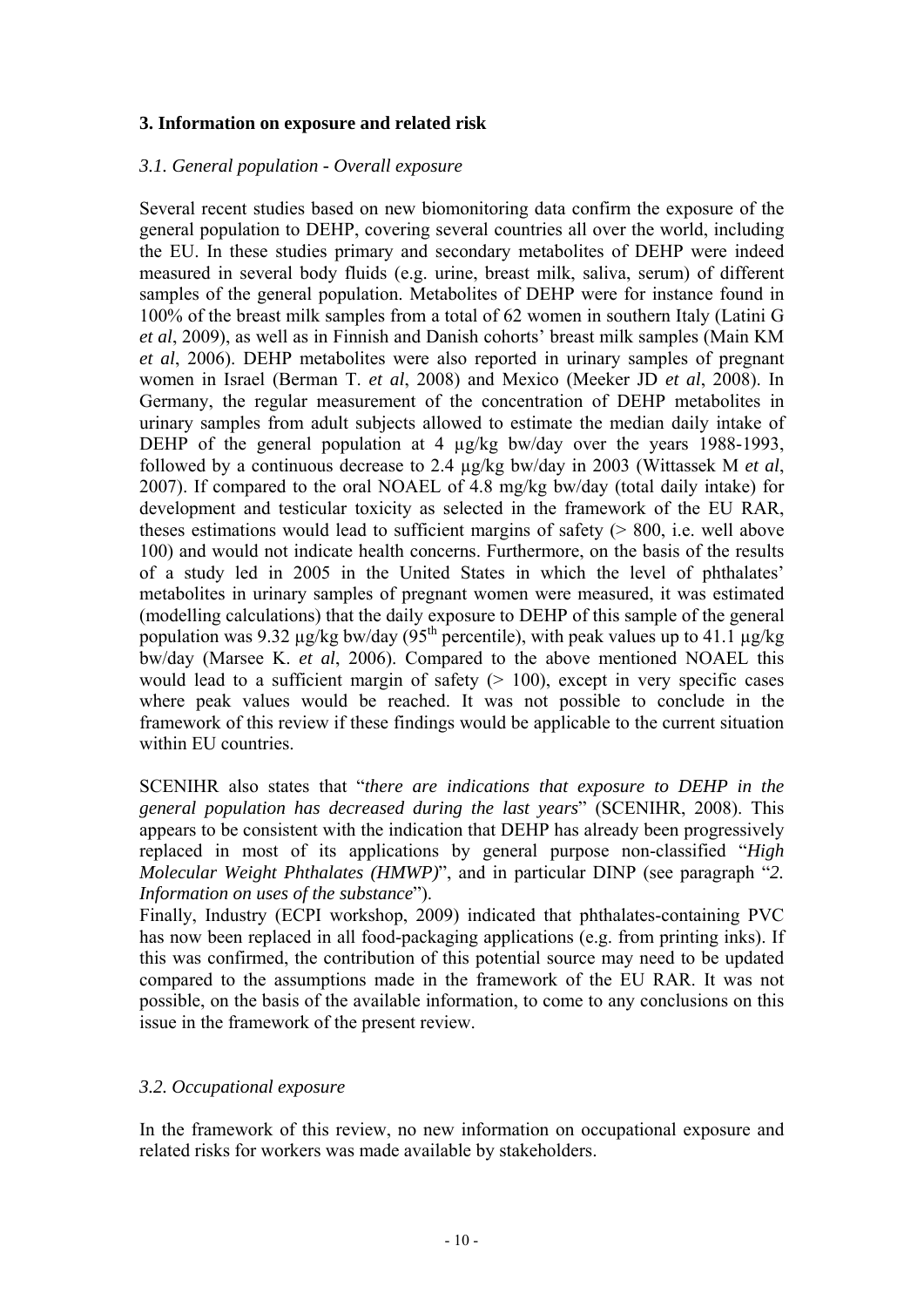# *3.3. Children's exposure*

 $\overline{a}$ 

For children, the use of toys and childcare articles (ca. 200 µg/kg bw/day, and in particular the mouthing of their soft plastic components – see further details under paragraph "*a) Exposure and risks from toys and childcare articles*"), indoor air (22 µg/kg bw/day) and food (same order of magnitude than indoor air) were identified in the EU RAR as the main sources of exposure to DEHP (EU, 2008).

In the following sections, an overview of the new available information, as well as a comparative analysis with the information contained in the EU RAR (where possible) are given for each of the main categories of known contributors to the exposure of children to DEHP. Finally, available estimations of the overall exposure and related risks are discussed.

# a) Exposure and risks from toys and childcare articles

As already mentioned above, although restrictions on the use of DEHP in toys and childcare articles as introduced in REACH, Annex XVII, entry 51 should have led in the EU to a halt in the selling of these DEHP-containing articles as of 16 January 2007, there is no further information available on the compliance of producers and importers with this restriction, and whether DEHP is still present in these categories of products as a result of non-compliance with the existing restriction.

It appears from the available information that a remaining exposure cannot be excluded from the use of consumers articles which can be categorised as toys but are not necessarily identified as such (e.g. toy erasers, toy bags, etc.). As further detailed under paragraph "*b) Exposure and risks from the use in school supplies*", some of these articles may lead to health concerns, and in particular (toy) erasers, if used under certain specific conditions. Moreover, toys which were bought before the entry into force of the current restriction and are still in use can also contribute to the overall exposure of children to DEHP.

From the available information, there is no new estimation of the exposure and risks from toys and childcare articles which would be applicable either to the subpopulation of children as a whole, or to the same sub-categories as those specifically identified in certain parts of the EU RAR. However, in a survey and health assessment of the exposure of the particular sub-group of 2-year old children which was recently published (Danish EPA, 2009), the Danish authorities tackled this issue by proposing estimations of possible remaining exposures and risks from certain articles.

As far as toys are concerned, the updated estimation for the daily ingestion of DEHP was built on the case of a play bag for which the Danish EPA indicates that it was presenting the highest migration value<sup>21</sup> (2.4 mg/kg over a period of 4 hours) among

 $^{21}$  a higher migration (to the air) value was measured for plasticine (23 mg material released/kg, when heated at 200<sup>°</sup>C), but this value was assumed to be included in the exposure estimations for indoor climate; a value of 5,1 µg/g was also reported for wooden toys, but not selected due to uncertainties on the toys from where it was measured, and in particular whether that part was accessible to children's mouth or not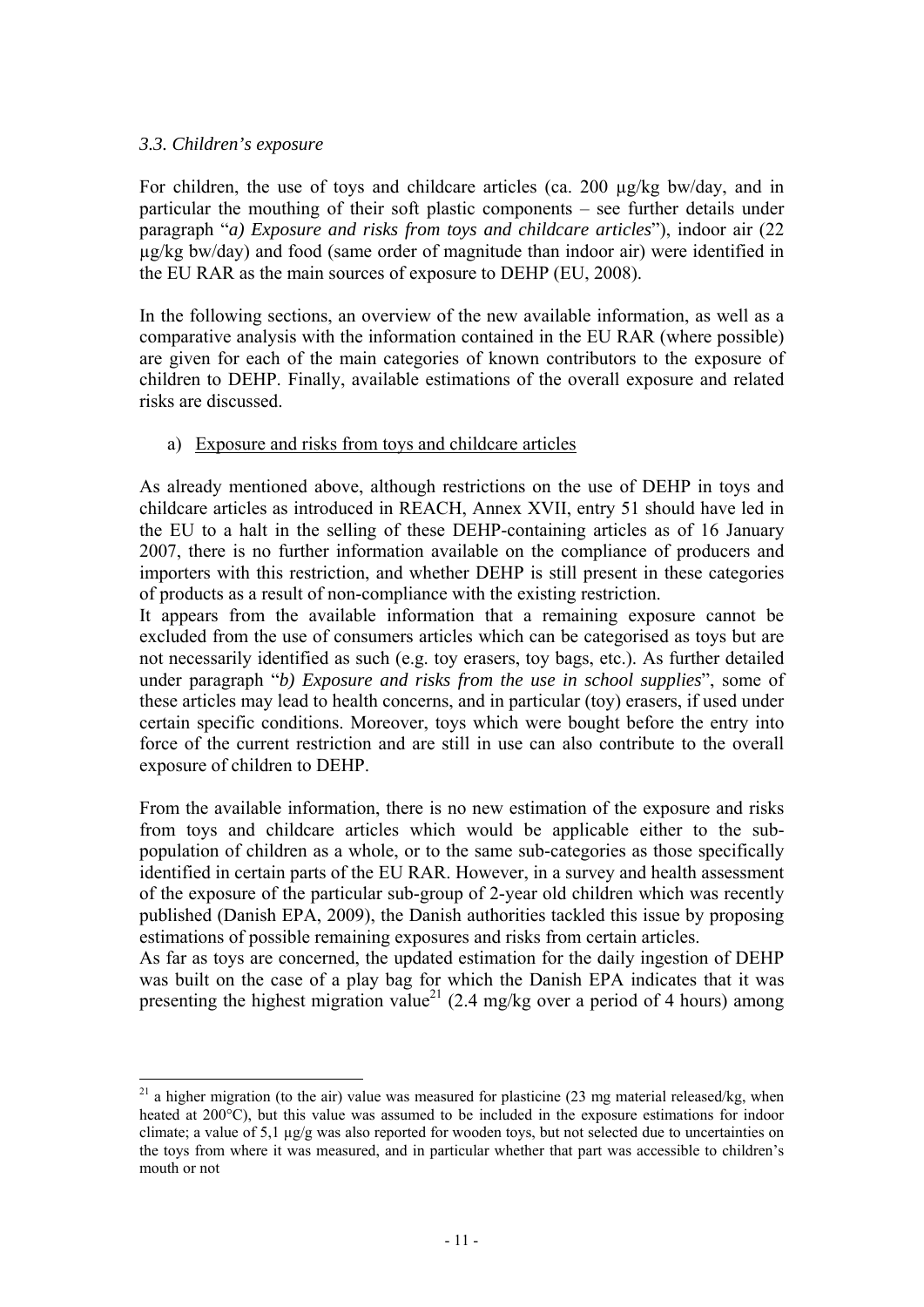all the toys for which data was available (from a previous study)<sup>22</sup>. Taking into account exposure through both the oral (3 h/day) and dermal (9 h/day) routes, the daily exposure is estimated to be 0.38 µg/kg bw/day, leading to a margin of safety of ca. 12,000 if compared to the NOAEL of 4.8 mg/kg bw/day as used in the EU RAR. As for childcare articles, it appears from the recent Danish study (Danish EPA, 2009) that, DEHP can migrate from shower mats (25 mg/kg) while no migration seems to occur beyond the detection threshold (2 mg/kg) from the tested pacifiers. The related daily exposure (on the basis of *inter alia* a contact period of 30 min/day) is estimated at 0.042 µg/kg bw/day, leading to a specific margin of safety higher than 100,000 for a NOAEL of 4.8 mg/kg bw/day.

Therefore, in the framework of this study, the contribution of toys and childcare articles (shower mat) to the overall exposure of 2-year old children to DEHP is estimated to be 0.42 µg/kg bw/day leading to a margin of safety greater than 11,000. If compared to the exposure estimations made in the EU RAR (200 μg/kg/day via oral route  $+9 \mu$ g /kg/day via dermal route), this appears to be very low, leading to the conclusion that toys and childcare articles are not a significant exposure route, and should not raise concern anymore. However, even though it can be reasonably expected that the exposure of children to DEHP via toys and childcare articles has indeed dramatically decreased since the entry into force of the current restrictions, the differences in the scopes<sup>23</sup> and assumptions on the basis of which these two estimations were developed do not allow drawing firm conclusions in terms of the actual decrease of exposure from toys and childcare articles in general, and the remaining total exposure and level of risk.

### b) Exposure and risks from the use in school supplies

 $\overline{a}$ 

In 2007, a study was conducted for the Danish EPA in order to evaluate the potential risks from exposure of children to school bags, toys bags, pencil cases and erasers. According to the available information, the only potentially significant source of exposure of children to DEHP from these categories of products are erasers where the major route of exposure would be via ingestion (sucking and/or swallowing) under specific conditions (daily intake of a significant amount of product, during a long period of time). In particular, it was concluded that the risks via dermal exposure (skin absorption) to a school bag, a toy bag and/or a pencil case (dermal exposure to erasers not investigated) was not significant: the potential combined exposure via both a school bag, a toy bag and a pencil case was indeed estimated at 0.04  $\mu$ g/kg bw/day<sup>24</sup>. to be compared to the NOAEL of 4.8 mg/kg bw/day and leading to a margin of safety of 120,000 (Force Technology, 2007; EU RAR, 2008).

Regarding exposure to DEHP from erasers, a maximum possible daily intake of DEHP for a 20 kg-child (i.e. approx. 6 year old) of 0.19 mg/kg bw/day (through sucking) and 3.67 mg/kg bw/day (through ingestion) was estimated, leading to

 $22$  within this category of products, migration rates where available only for play bags Bratz doll, plasticine and wooden toys

 $^{23}$  the exposure from only 1 toy bag - which is not necessarily the product reflecting the actual exposure of children to toys - and 1 shower mat were taken into account in the updated assessment from Danish authorities

 $24$  on the basis of the assumption that the duration of dermal contact with the product is 1 hour/day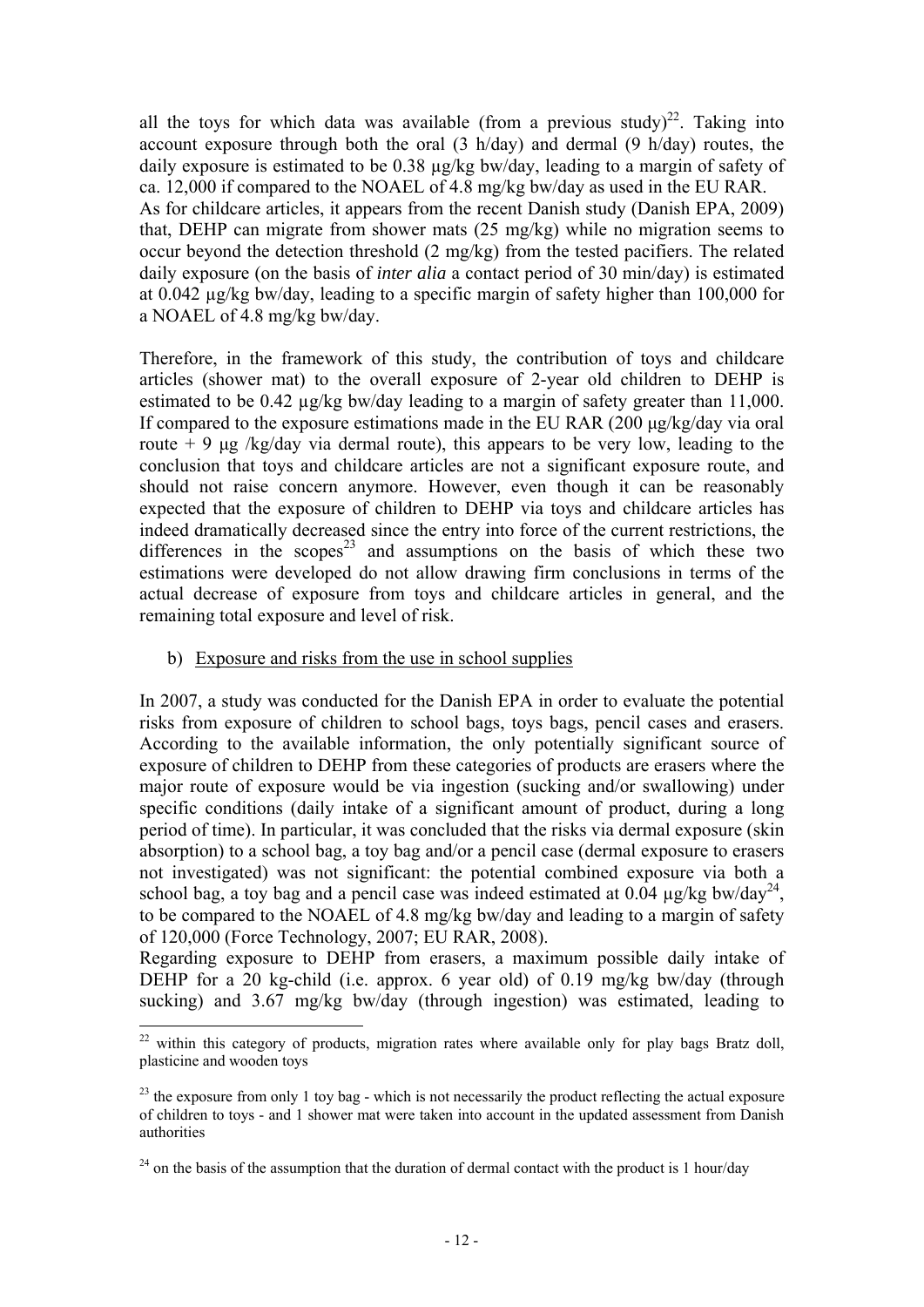margins of safety<sup>25</sup> of respectively 25.2 and 1.3 which is lower than the value of 100 which is usually considered as an acceptable cut-off limit for the considered endpoints (EU RAR,  $2008$ <sup>26</sup>. On the basis of these estimations, it was concluded that the ingestion and/or sucking/chewing of erasers could constitute a risk for a certain subpopulation of children and under certain conditions (i.e. one hour daily exposure or a long period of time). However, it is worth noting that, as explicitly stated in the study report (Danish EPA, 2007), the above estimations contain many uncertainties. In particular, the measured concentrations of DEHP in artificial saliva that are used as a basis for the health risk assessment in connection with sucking of an eraser are "*probably overestimated by a factor of six*"; a correction of the estimated daily intake of DEHP by the same factor would lead to an updated margin of safety of ca. 150, and an acceptable level of risk. Similarly, the authors admit themselves that swallowing large pieces of erasers, which appears as the potential main contribution to daily intake of DEHP, is not expected to be recurrent over a long period of time, but rather a one-time event. In its "*Opinion on phthalates in school supplies"* of 17 October 2008, the Scientific Committee on Health and Environmental Risks (SCHER) (SCHER, 2008), SCHER also pointed out all the above mentioned limitations of the study and concluded that the "*phthalates* [including DEHP] *in the articles tested do not significantly contribute to the body burden of phthalates of children"*. In particular, SCHER estimated that even in the specific scenario consisting in swallowing particles bitten off an eraser "*it is unlikely that this exposure leads to health consequences*". Furthermore, SCHER considered that clarifications and/or further studies would be needed, and in particular a new migration study should be conducted. It has not been possible to conclude in the framework of the present review whether new migration studies conducted meanwhile could contribute to such clarifications.

In the context of their assessment of the exposure of 2-year old children the Danish authorities estimated the potential contribution of erasers to the total burden of 2-year old children in DEHP at 7.90 µg/kg bw/day (Danish EPA, 2009). This estimation appears to be much lower than the calculation made in the framework of the above mentioned previous study (Force Technology, 2007). From the available information, it seems that this major difference comes from the fact that, even though the same migration was used in both studies, it was also assumed that 2-year old children are in contact with erasers only 1 minute a day, when any other siblings are doing their homework, and can only suck 50% of the eraser. Therefore, even if this new estimation appears to be more realistic with regard to the estimation of the actual exposure of children to DEHP via erasers over a long period of time, it can nevertheless not be concluded that it represents correctly the exposure of other subgroups of the children's sub-population of consumers, and in particular the approximately 6-year old children sub-group.

<sup>&</sup>lt;sup>25</sup> for a NOAEL of 4.8 mg/kg bw/day (development and testicular toxicity) as selected in the EU RAR and also used in this study

 $26$  it has to be noted that EU RAR however recommends a cut-off limit higher than 100-200 (depending on age; 200 for infants, 100 for children) for effects on the testes and fertility; EU RAR even recommends for babies (0-3 months) a margin of safety of around 250 for testicular effects and fertility, in particular when combined exposures are estimated. Note: according to our understanding of assumptions made in the EU RAR, infants are 0 to ca. 1 year-old (and include  $\overline{0}$ -3 months babies)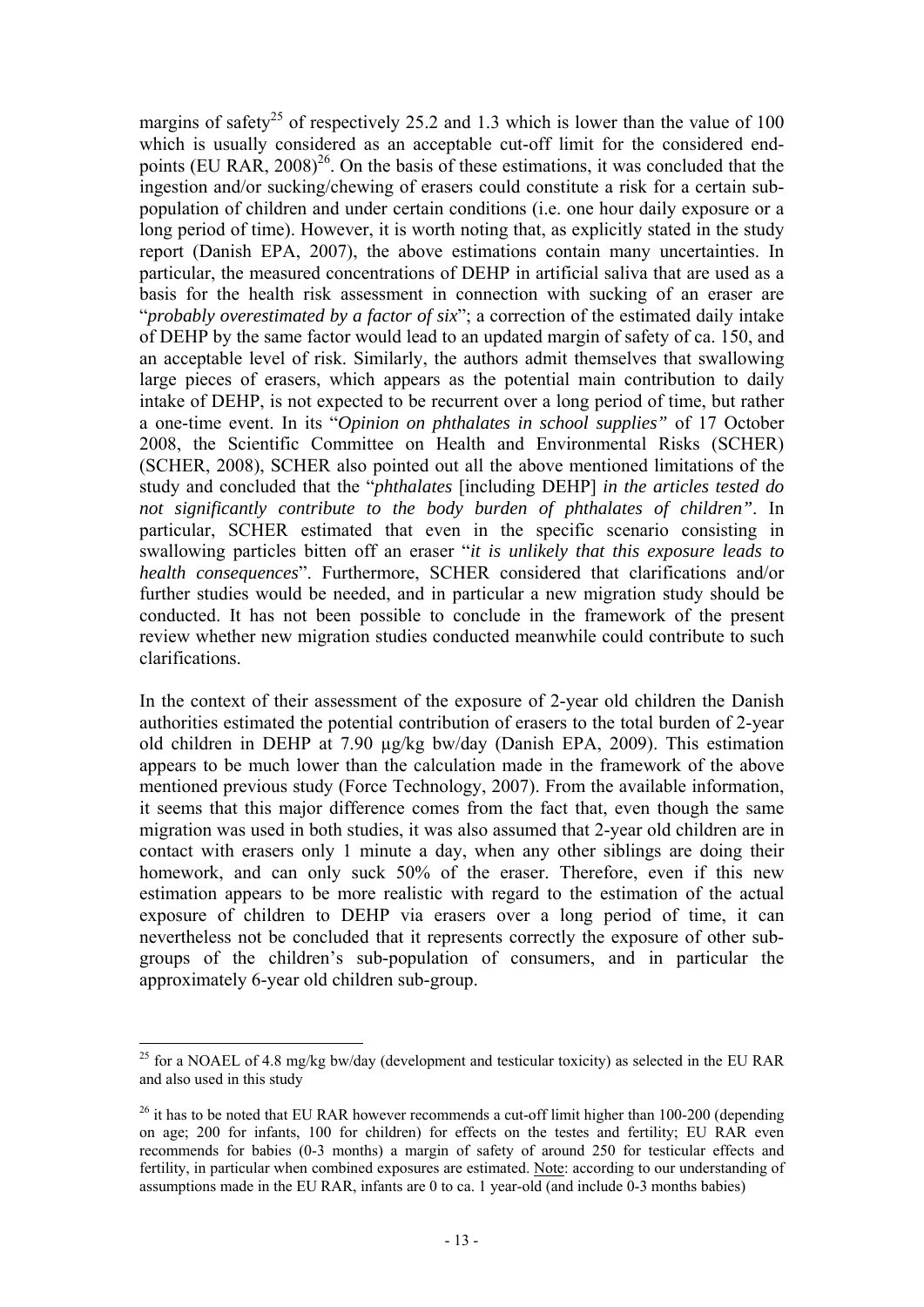### c) Exposure and risks from other sources

There appears to be no new available information related to exposures and risks from other sources, and more generally to overall exposures and risks, which would be applicable to sub-population of children as a whole. However, in their new health risk assessment for the particular sub-population of 2-year old children (Danish EPA, 2009), the Danish authorities propose an updated estimation of the overall exposure to DEHP, but also include updated estimations of contributions from indoor climate (air and dust), food, toys, and other consumer products such as erasers, baby changing mats/cushions, as well as newly investigated items like mittens, pacifiers, bath/shower mats and soap packaging. This section presents the results and conclusions of this study with regard to all the potential sources which have not been discussed otherwise in the previous specific sections of this document. The estimation of the combined exposure will then be discussed in the next section.

With regard to indoor climate (air and dust), the risk assessment developed by the Danish authorities estimates the daily ingestion of DEHP  $(95<sup>th</sup>$  percentile, which is considered in the EU RAR as a worst-case value) between  $23.41 \text{ kg/kg}$  bw/day<sup>27</sup> and 46.65  $\mu$ g/kg bw/day<sup>28</sup>, depending on whether a summer (50 mg of dust ingested on a daily basis) or a winter scenario (100 mg of dust ingested on a daily basis) is used. These updated estimations appear to be slightly higher but still comparable to those used in the EU RAR (22 µg/kg bw/day as a worst-case estimate), and confirm that, if not constituting a health risk as such, indoor climate is a major contributor to the overall exposure of children to DEHP. However, it has to be noted that for a daily ingestion of 46.65 µg/kg bw/day, the margin of safety is of 103, which is at the limit of acceptability (in particular for infants), and the Danish report indicates that even higher levels of DEHP in indoor climate have already been measured, without giving further details and taking them into account in their exposure calculations. Another available piece of information mentions that DEHP was measured at concentrations of 1.24 mg/g of dust in certain houses in Bulgaria (B. Kolarik *et al*, 2008, referenced by Agence française de sécurité sanitaire de l'environnement et du travail (AFSSET), AFSSET, 2009). Using the assumption of an ingestion of 50 mg (summer scenario) to 100 mg (winter scenario) of dust per day, this would lead to a daily intake of 62 to 124 µg of DEHP per day for 15.2 kg-children, indicating a daily exposure of 4.1 to 8.2 µg/kg bw/day from indoor dust route only.

For exposure from food, the updated exposure estimations suggest a worst-case value of 44 µg/kg bw/day (from Wormuth *et al*, 2006 as cited in Danish EPA, 2009), which is in the same order of magnitude as the contribution of the regional exposure (19 µg/kg bw/day) and specific exposure from infant formulae or breast milk feeding (maximum of 13 µg/kg bw/day and maximum of 6 µg/kg bw/day respectively) as were estimated in the EU RAR. In this new study, there are no further details about the potential additional local exposures from industrial sites. Therefore, as it was concluded for exposure from indoor climate, it is confirmed that exposure from food, if not constituting a health risk as such, can still be considered as a major contributor to the overall exposure of children to DEHP. In worst-case scenarios, such a level of exposure could even lead to margins of safety close to 100 if compared to the NOAEL

<sup>&</sup>lt;sup>27</sup> 50<sup>th</sup> percentile: 2.89  $\mu$ g/kg bw/day

<sup>&</sup>lt;sup>28</sup> 50<sup>th</sup> percentile: 5.71  $\mu$ g/kg bw/day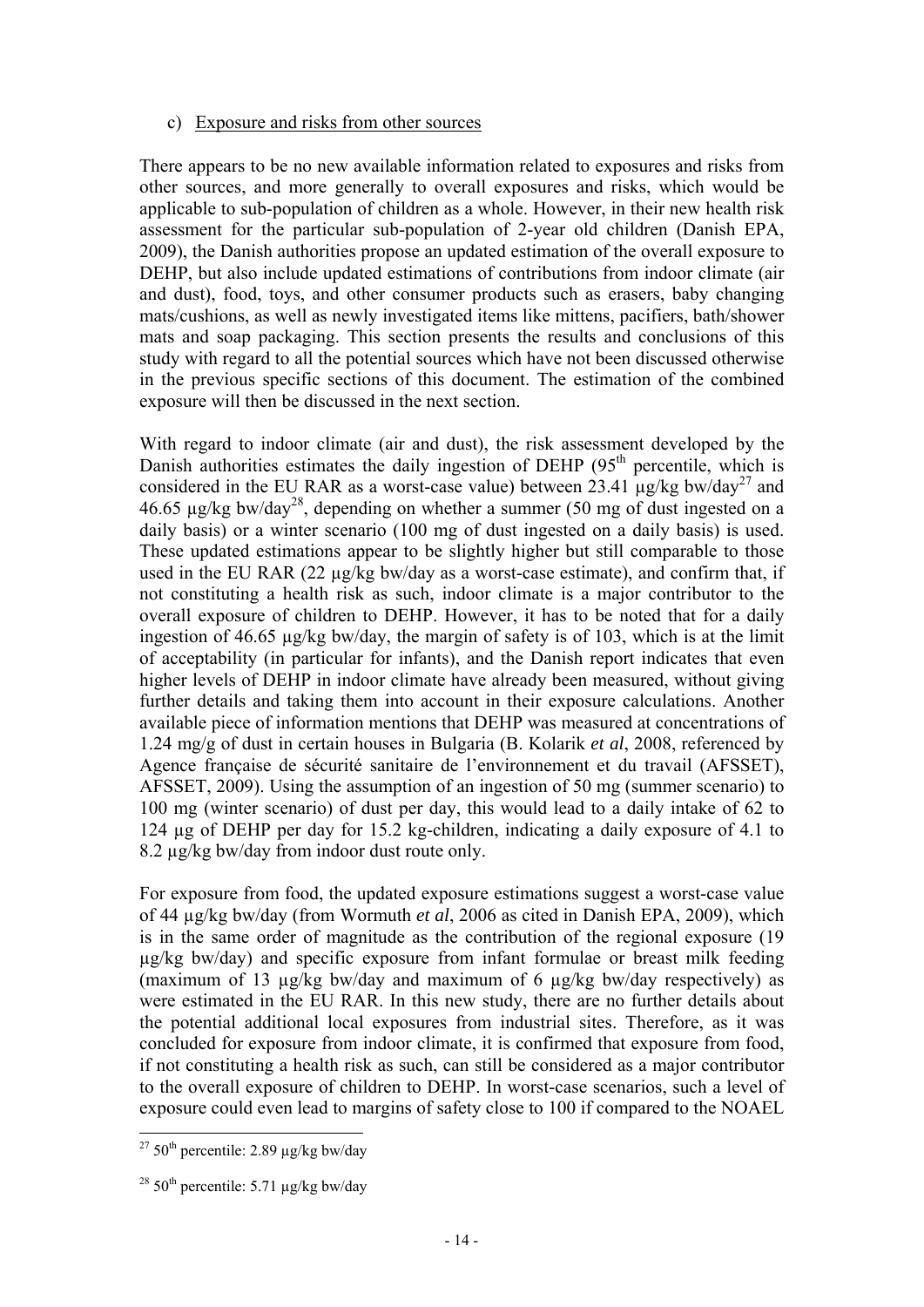of 4.8 mg/kg bw/day, which is the acceptable cut-off limit for children used in the EU  $RAR^{29}$ .

As far as the other articles which were investigated in the framework of the Danish study are concerned, it first of all appears that migration studies showed that in rubber clogs no migration occurs beyond the detection threshold (2 mg/kg). Therefore, the potential contribution of this category of products was not taken into account in the risk assessment developed by the Danish authorities. For jackets and mittens, on the basis of the highest measured migration rate of 0.68 µg/g (over a period of 3 hours) from the label with the product name<sup>30</sup> and a 3-hour daily sucking period, the total exposure is estimated at 0.197 ug/kg bw/day, leading to a specific margin of safety of more than 24,000. Finally, the potential contribution of a PVC-containing soap packaging was estimated at  $0.01$  µg/kg bw/day<sup>31</sup>, leading to a margin of safety of 480,000, which represents the smallest contribution of DEHP from consumer products included in the scope of the study. It has to be noted that the Danish authorities considered this soap-packaging as a toy, which should then respect the current restrictions on toys and childcare articles.

d) Overall exposure and risks

 $\overline{a}$ 

There is no new estimation of the overall exposure to DEHP and related risks which would be applicable to the sub-population of children as a whole, or to the same subcategories as those specifically identified in certain parts of the EU RAR.

The survey and health assessment of the exposure of 2 year-old children to chemical substances in consumer products (Danish EPA, 2009) gives however an updated estimation of the combined exposure to DEHP of this particular sub-group of the general population, which can be expected to give a general trend for the other subgroups of the children's specific population. On the basis of the specific exposure estimations as described in the previous paragraphs of this document, the maximum daily intake<sup>32</sup> for 2-year old children in DEHP is estimated at 99.15  $\mu$ g/kg bw/day in winter and 75.74  $\mu$ g/kg bw/day in summer, leading to margins of safety lower than 100 (48.4 and 63.4 respectively). This would lead to the conclusion that, in addition to newborns which were identified in the EU RAR as under risks with regard to the total combined exposure, 2-year old children is also a sub-group of the consumers population for which there are potentially health risks from the exposure to DEHPcontaining articles. However, it has to be noted that these updated combined exposure

 $^{29}$  it has to be noted that EU RAR however recommends a cut-off limit higher than 100-200 (depending on age; 200 for infants, 100 for children) for effects on the testes and fertility; EU RAR even recommends for babies (0-3 months) a margin of safety of around 250 for testicular effects and fertility, in particular when combined exposures are estimated. Note: according to our understanding of assumptions made in the EU RAR, infants are 0 to ca. 1 year-old (and include 0-3 months babies)

<sup>&</sup>lt;sup>30</sup> from the label with the product name; it has to be noted that DEHP was also found in the outer material of the mitten, with a migration rate of  $0.27 \mu g/g$ 

<sup>&</sup>lt;sup>31</sup> assumptions : DEHP concentration :  $8\%$  / contact time : 30 min/day / migration rate : 2 µg/g over a period of 30 min / contact with 75% of the bath packaging

 $32$  including contributions from food, indoor climate, toys and childcare articles (play bag and shower mat here), erasers and other investigated consumer products (jacket and mittens here, only taken into account in the winter scenario)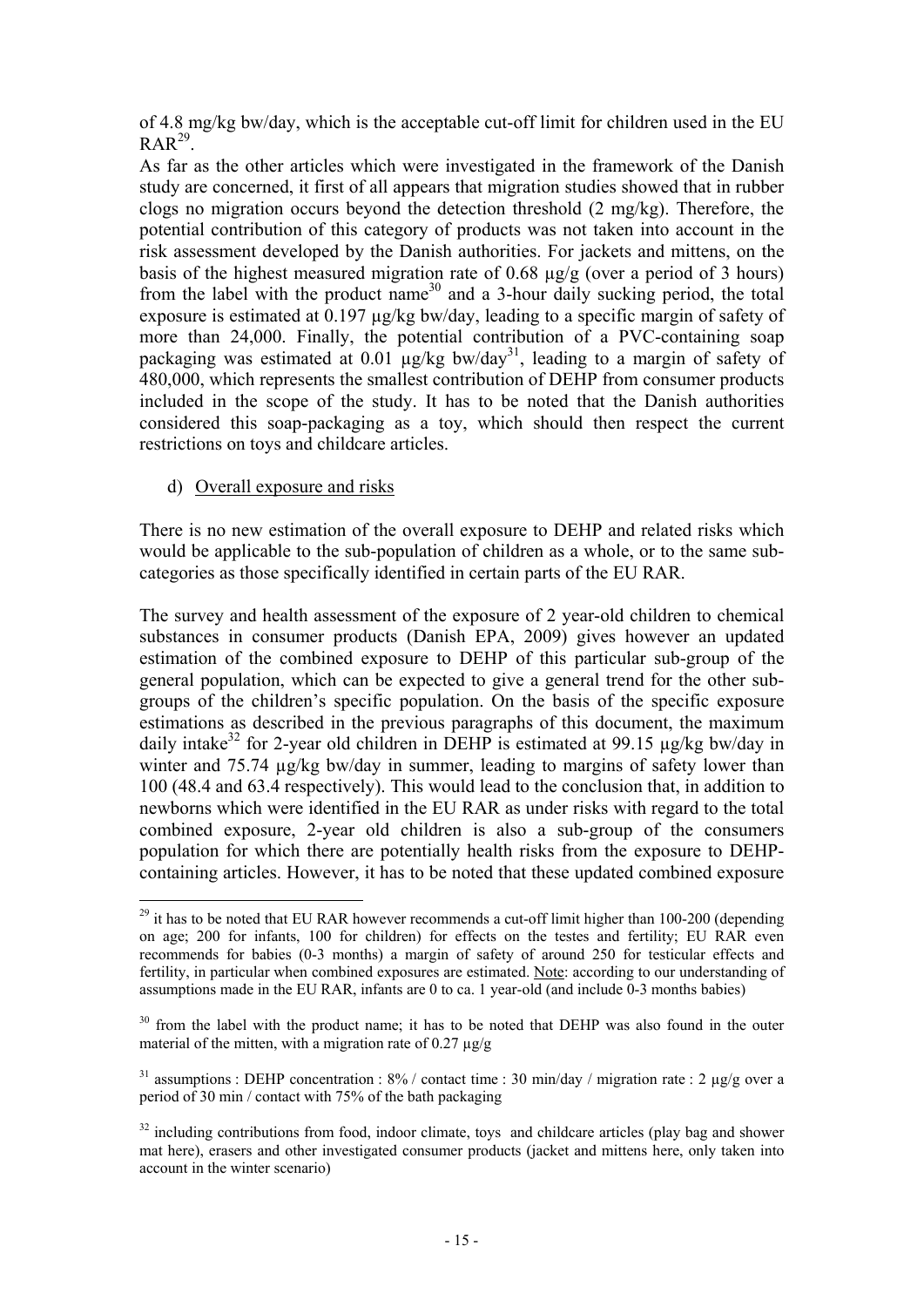estimations have been calculated by adding all the available worst-case scenario values, and in particular for the two main contributors which are food and indoor climate (95<sup>th</sup> percentile). In the EU RAR, it is stated that "*it is generally difficult to quantitatively assess combined exposure, as addition of several reasonable worstcase values (e.g. 95th percentile exposure values) could lead to a rather unrealistic sum, because it is perhaps not that likely that an individual belongs to the 5% most highly exposed individuals for all different exposure routes/sources*". In the present case, if only  $50<sup>th</sup>$  percentile values are taken into account for these contributors, the total daily intakes would lead to margins of safety of 200 or more, for both summer and winter scenarios. It has however to be noted that the worst-case estimations for food (both in summer and winter scenarios) or for indoor climate (in the winter scenario only) may already indicate concerns for human health, with margins of safety around 100 if compared to a NOAEL of 4.8 mg/kg bw/day.

Whatever the conclusions in terms of total combined exposure and related risks may be, the Danish report tends to confirm that the two main contributors appear to remain food, with a contribution of 44% (winter scenario) to 58% (summer scenario) of the total daily intake, and indoor climate, contributing to 30% (summer scenario) up to 47% (winter scenario). This conclusion appears to be also valid for the general population as a whole (J.L. Lyche *et al*, 2009). Toys and childcare articles appear to represent nowadays a very small proportion of the total intake of DEHP of children. As already mentioned under paragraph a) above the differences in the scopes<sup>33</sup> and assumptions on the basis of which the estimations in the EU RAR and in this new study were developed do not allow drawing firm conclusions in terms of the actual exposure from toys and childcare articles in general. However, it can be reasonably expected that the exposure of children to DEHP via toys and childcare articles has substantially decreased since the entry into force of the current restrictions, and will keep on decreasing with the progressive replacement of articles which were put on the market before the restrictions entered into force and are still in use. Therefore the contribution of these articles in the total daily intake of children will remain very limited if compared to other sources.

Furthermore, in addition to updated substance-specific risk assessments for individual chemicals, the Danish report proposes cumulative Risk Characterisation Ratios for several substances which have been grouped as anti-androgenic substances, oestrogen like substances and substances that may have both effects. Different ratios have been calculated for winter and summer scenarios, taking into account the total chemical burden via the following routes $34$ :

– ingestion of food,

- ingestion of dust (50 mg in summer / 100 mg in winter),
- dermal contact with toys (9 hours in summer / 6 hours in winter),
- contact with other objects than toys, i.e. moisturising cream, bath articles and other textiles than winter clothing,
- contact with sunscreen lotion (summer only),
- contact with rubber clogs (summer only),

 $33$  the exposure from only 1 toy bag - which is not necessarily the product reflecting the actual exposure of children to toys - and 1 shower mat were taken into account in the updated assessment from Danish authorities

<sup>&</sup>lt;sup>34</sup> same as those considered in the substance specific assessments, e.g. for DEHP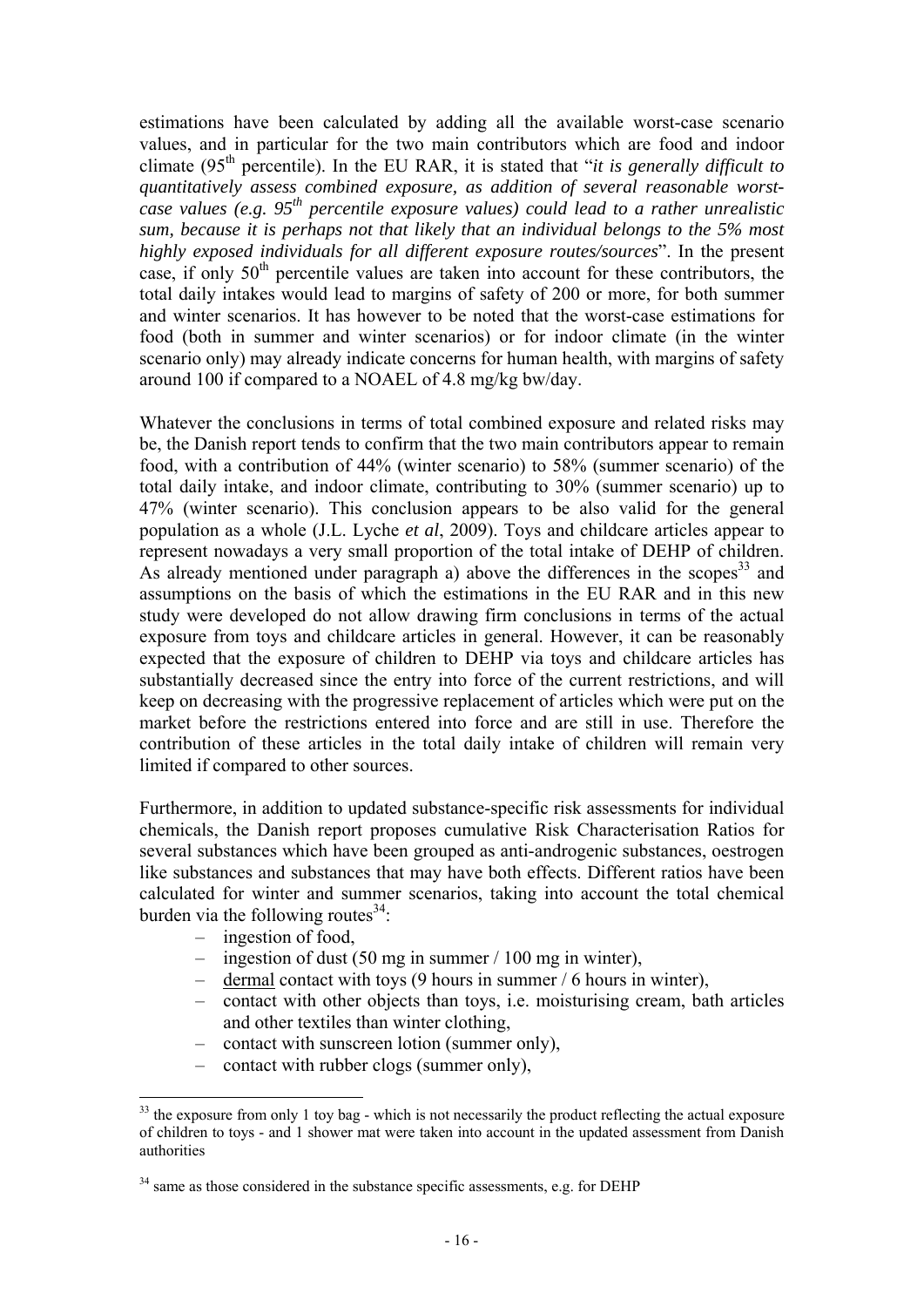– contact with jackets/mittens (winter only).

In that report, DEHP has been considered by the Danish authorities as an antiandrogenic substance.

Moreover, it has to be mentioned that over the last years particular attention has been paid to prenatal exposure of foetuses and on exposure of neonates/infants, in particular via breast feeding, and certain recent studies which were submitted in the framework of this review mention that foetal exposure may be a route of exposure of higher concern than post-natal exposure (Wittassek M *et al*, 2009; Meeker JD *et al*, 2008). In particular, an abstract of a pilot study was submitted in the framework of this review, indicating that metabolites of DEHP were detected in 11 pairs of amniotic fluid and suggesting that DEHP and its metabolites can reach the human foetus. No conclusions in terms of exposure and potential health effects and risks were nevertheless made available (Wittassek M *et al*, 2009).

# *4.3. Exposure of neonates and patients from medical devices*

According to SCENIHR (SCENIHR, 2008), medical procedures involving PVCcontaining medical devices "*can lead to DEHP exposures much higher than the background levels*" for the general population, which is exposed mainly via food and indoor air. SCENIHR indicates that "*for some treatments the mg/kg bw/day range may easily be reached*" and further specifies that "*for blood transfusion procedures peak values up to 22 mg/kg bw/day have been estimated"*. SCENIHR also stated that "*premature neonates in intensive care units, being dependent on multiple medical procedures, can receive even higher DEHP exposures than adults relative to their body weight (up to 35 mg/kg bw over 10 day period). This exposure may be even higher than the doses observed to induce reproductive toxicity in animals*". In the EU RAR, it is also indicated that the exposure scenarios for medical equipment causing high exposure are long-term haemodialysis in adults (3.1 mg/kg bw/day), long-term blood transfusion in children (0.075 mg/kg bw/day), transfusions in neonates (1.7 mg/kg bw/day), and extra corporal oxygenation in children (based on a qualitative assessment). Taking into account an estimated total combined exposure (general population) in the order of 20-30 µg/kg bw/day for adults and ca. 250 µg/kg bw/day for children, and if compared to a NOAEL of 4.8 mg/kg bw/day selected in the framework of the EU RAR, it can be concluded that there is no margin of safety for the use of certain medical procedures, in certain conditions.

However, SCENIHR also stressed the facts that "*the extent of exposure largely depends upon the medical treatment given and the duration of the treatment*" and the absence of margin of safety "*is justified by the beneficial effects of these* [medical] *procedures*" requesting the use of medical devices made of DEHP-containing plastic (components), making the use of Tolerable Daily Intake35 "*not appropriate in these procedures*", especially in the light of the "*very special group of patients involved*". SCENIHR also mentioned in its conclusions that for many of the procedures which have been identified as major contributors to the exposure of patients (see paragraph

 $\overline{a}$ 35 48 μg/kg bw/day here, based on a No Observed Adverse Effect Level for reproductive effects in rats of 4.8 mg/kg bw/day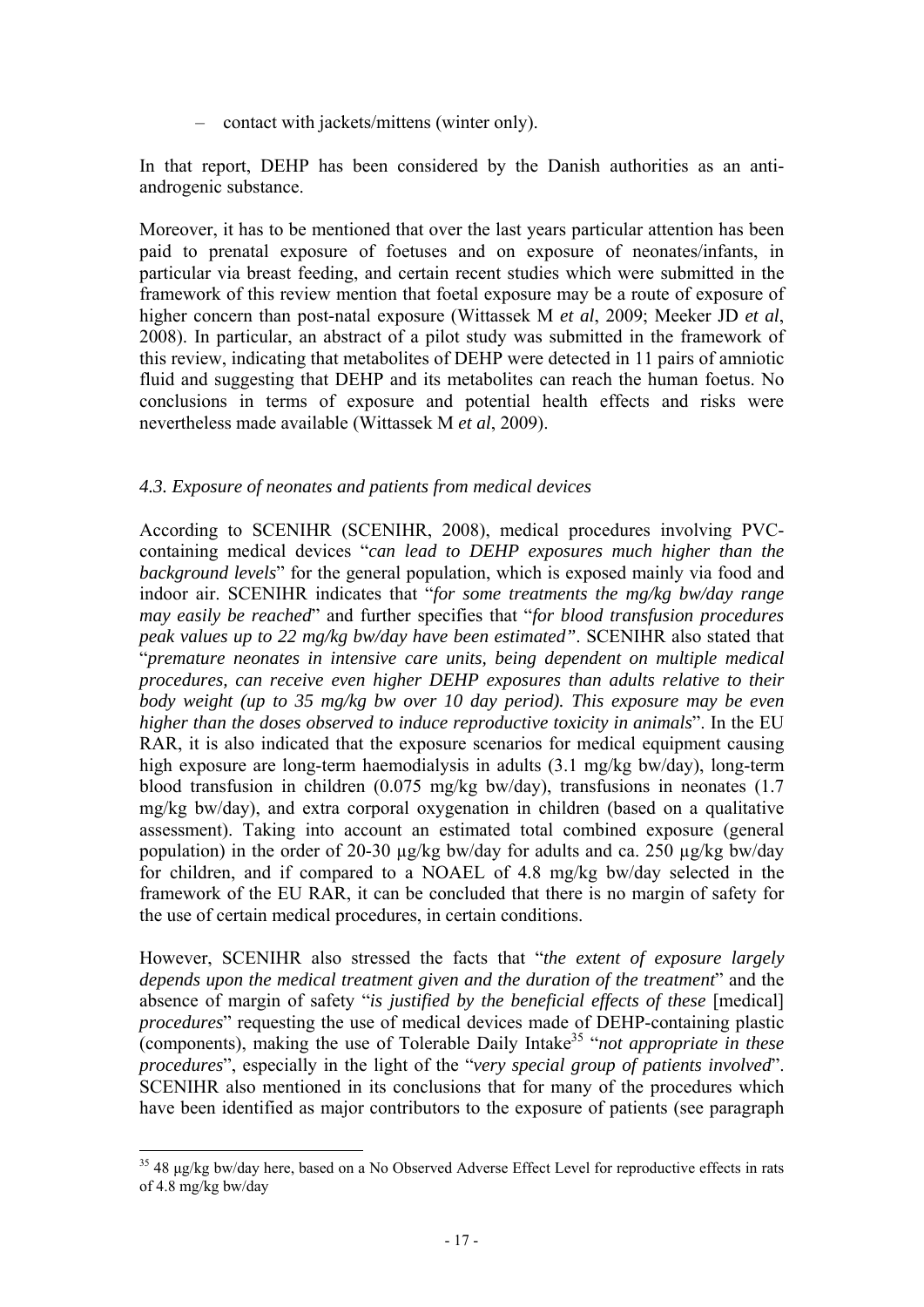"*2. Information on uses of the substance*"), the actual extent of exposure is still unknown or spans several orders of magnitude", leading SCENIHR to propose that "*Research is needed to determine (i) the multiple sources and pathways of human exposure to phthalates; (ii) whether exposure to phthalates at the levels found in the general population is a cause for health concern; and (iii) to what extent human exposure to phthalates may impair human health*". It has been neither foreseen nor possible to conclude in the framework of the present review whether the studies which were conducted meanwhile could contribute to such clarifications and lead to major changes in the exposure and risk assessments made in the framework of the EU RAR (EU RAR, 2008).

Finally, it should be underlined that, in its opinion, SCENIHR indicated that also "*voluntary medical treatments such as apheresis procedure to donate blood products can cause significant exposure to DEHP"*, meaning that this other sub-population should be considered if further investigations are initiated in the field of health effects, exposure and risk assessments from the use of DEHP-containing (soft) plastics in medical devices.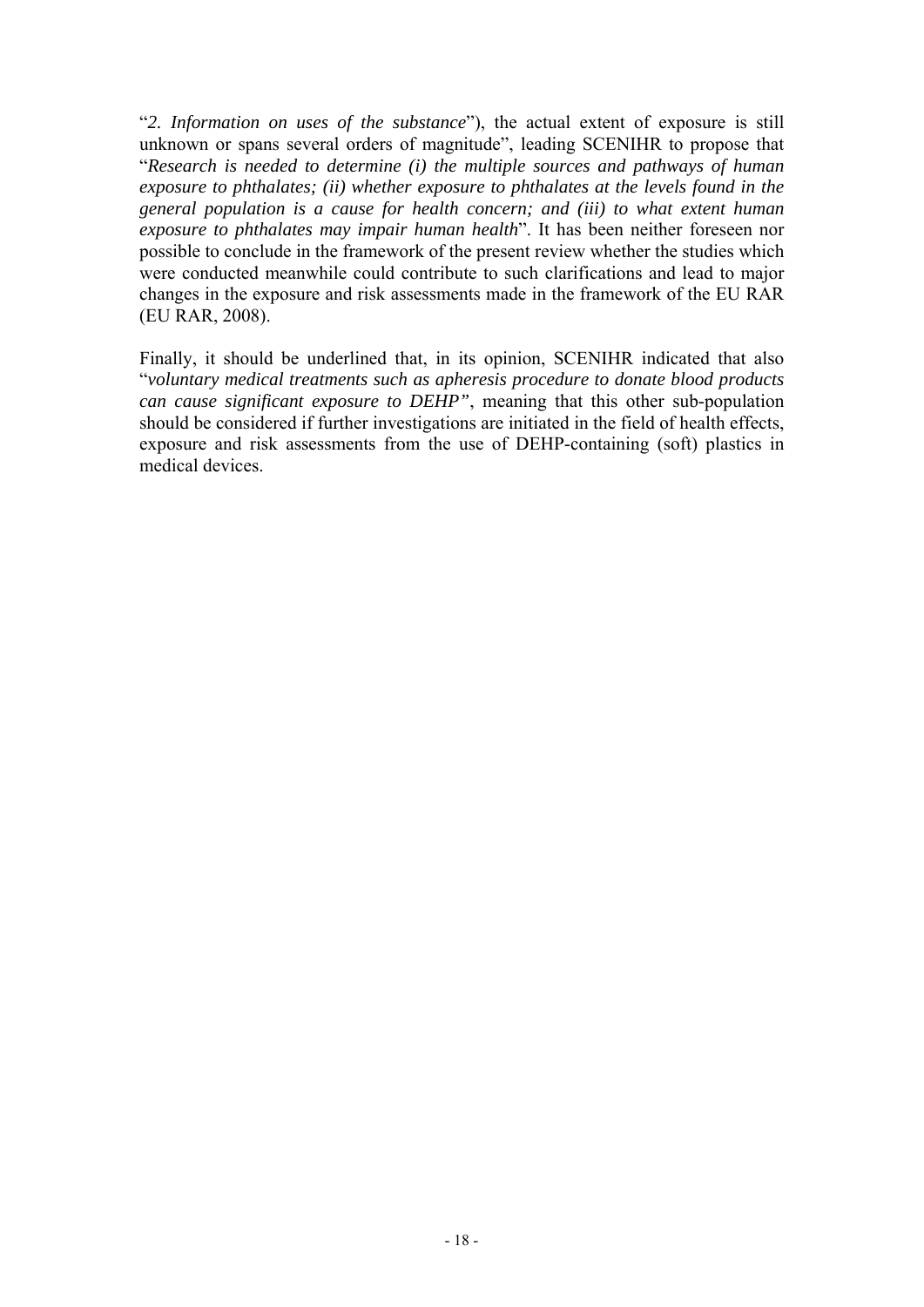# **4. Conclusions and suggestions for further action**

In conclusion, even though new reports on biomonitoring studies tend to confirm the exposure of all groups of the population, overall DEHP appears to be used in lower total volumes than those reported when the conclusions of the EU RAR were agreed in the past.

The available information does not show that the current uses of DEHP would lead to major health concerns, including those which were not already identified in the EU RAR. The new available information only shows that, in addition to the categories of products which had already been investigated in the past, DEHP-containing PVC is also used in some limited categories of school supplies (erasers, bags, pencil cases), as well as in some other specific consumer products to which children may be exposed (soap packaging, bath/shower mats, pacifiers coverages, some (children) clothes and winter equipments like mittens or jackets). However, this information is based on a relatively limited number of products tested and, therefore, there is a need to be cautious in drawing definitive conclusions in terms of the significance of the additional/new exposure. It has also to be noted that some of these products are childcare articles and should no longer be found on the market with a DEHP content of more than 0.1% w/w. Moreover, it appears from a risk assessment developed by the Danish authorities for the specific sub-group of 2-year old children that the exposure to DEHP via these items remains very limited and does not constitute as such a health risk. In the framework of this study, erasers were the only category of products identified as of potential concern. However, it appears that the level of exposure to DEHP leading to health risks can be reached only in very specific and unlikely conditions of use. Therefore, the available information appears to confirm that the two major remaining contributors of children's exposure to DEHP are food and indoor climate (air and dust), whereas the contribution from toys and childcare articles seems to have substantially decreased following the entry into force of the current restrictions<sup>36</sup>. It has to be noted that the abstract of another study which was made available in the framework of this review also confirms that food has a major influence on the total exposure to DEHP of the general population, including children (Wormuth M *et al*, 2006).

For the specific sub-group of 2-year old children (Danish EPA, 2009), it was estimated that the exposure to DEHP via food<sup>37</sup> could already be at the level of the DNEL, the same applying to exposure via indoor climate in winter. These sources would lead to unacceptable levels of risks when estimated combined exposures are taken into account<sup>38</sup>. However, it has to be noted that these estimations were obtained

<sup>&</sup>lt;sup>36</sup> according to an updated health assessment of the exposure of the particular sub-group of 2-year old children which was recently developed by the Danish authorities, the current exposure of this particular sub-group to DEHP via toys and childcare articles can be estimated at 0,42 µg/kg bw/day (Danish EPA, 2009); if compared to the exposure estimations made in the EU RAR (200 μg/kg/day via oral route + 9  $\mu$ g/kg/day via dermal route), this would lead, if applicable to the whole group of children, to a decrease of 99.8% of the exposure of children to DEHP via these categories of products

 $37$  as a result of dispersion in the environment and as a consequence of migration from materials in contact with food (Danish EPA, 2009)

<sup>&</sup>lt;sup>38</sup> if worst case scenarios for potential contributions from indoor climate and food are used (46.65) µg/kg bw/day and 44 µg/kg bw/day respectively), the combined exposure would be estimated at 90.65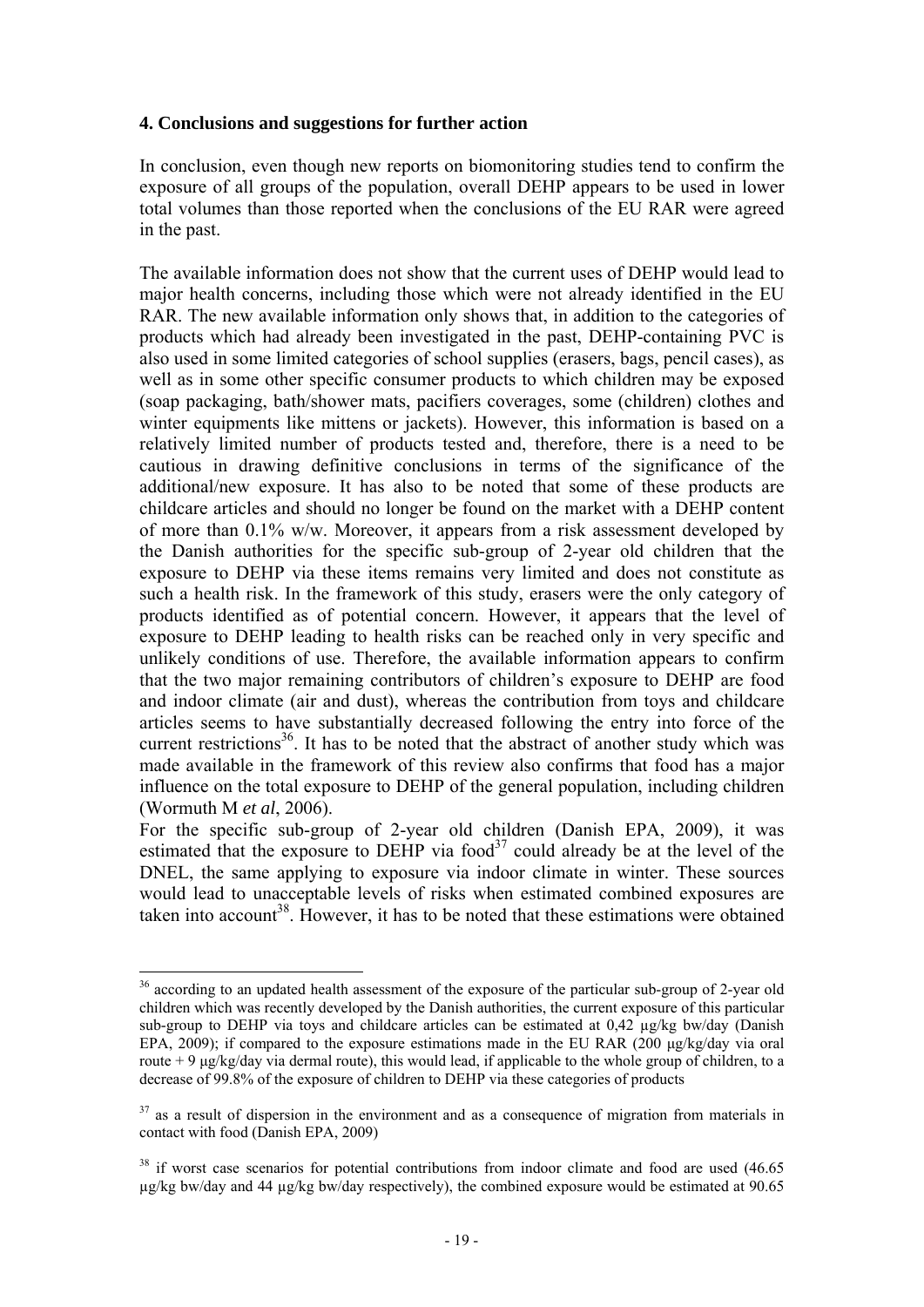on the basis of worst-case scenarios and, even though flooring and wallpaper have already been identified in the past as potential major contributors to the exposure to DEHP via indoor climate, it is not precisely indicated what the actual sources are and what their respective share is in the intake in DEHP. Therefore, in order to conclude whether there is actually a need for addressing these potential risks via new regulatory measures, further in-depth assessment would be needed, in particular to get clarity on the actual contributors to the contamination of indoor climate by DEHP. Furthermore, it is not clear either whether these conclusions can also be applied to other sub-groups of the children population. It is expected that the registration dossiers for DEHP under the REACH regulation, which should be submitted this year to ECHA, will already bring useful information in that respect.

ECHA considers that the available new information with regard to uses of and exposure to DEHP does not bring a new perspective to the assessments which were carried out in the past and used as a basis for the current restrictions on DEHP; no new risk assessment was submitted in the framework of this review which covers all potentially sensitive sub-populations (e.g. children) which were addressed in the EU RAR. Even though further information would be needed to confirm some assumptions made in the present review report and the conclusions on exposure levels arising from certain uses of DEHP, ECHA considers that the new information which was made available in the framework of this review, does not indicate the need for an urgent reexamination of the existing restriction on DEHP.

Therefore, ECHA suggests to wait for the submission of the registration dossier(s) for DEHP after which the Commission may decide whether specific aspects of these registration dossier(s) should be assessed to confirm or contest the conclusion of this review that there is no need to re-examine the current restriction. Furthermore, as DEHP is already included in the Candidate List in accordance with Article 59 of the REACH Regulation, the notifications under Article 7(2) may bring further information on the presence of DEHP in articles after June 2011. Moreover, in case DEHP will be included in Annex XIV of REACH, the potential future applications for authorisation may further clarify the uses of DEHP and possibilities to control their related risks. In particular, the exposure to DEHP from indoor sources (e.g. flooring and wallpaper) may need to be further investigated in order to more precisely identify the main potential contributors to children's exposure to DEHP via this route.

It has also to be noted that the general topic of cumulative and/or synergistic effects of exposure to several chemicals, and in particular to several phthalates or other substances suspected to have endocrine disrupting effects, regularly appears through the documents which were under the scope of this review (e.g. in Borch *et al*, 2004; AFSSET, 2009; National Research Council, 2008, as cited in AFSSET, 2009; Ghisari & Bonefeld-Jorgensen, 2009; Tanida *et al*, 2009; Lottrup *et al*, 2006; Sharpe, 2008). It is suggested in some of these studies that, even though the exposure to individual phthalates may be not of concern for human health, except maybe for certain specific sub-populations, it cannot be excluded that the total exposure to all phthalates or to a phthalate together with other chemicals could raise health concerns, and this issue should therefore be further investigated. Furthermore, in its opinion of 6 February

µg/kg bw/day, leading to a margin of safety of ca. 53 if compared to the NOAEL of 4.8 mg/kg bw/day selected in the EU RAR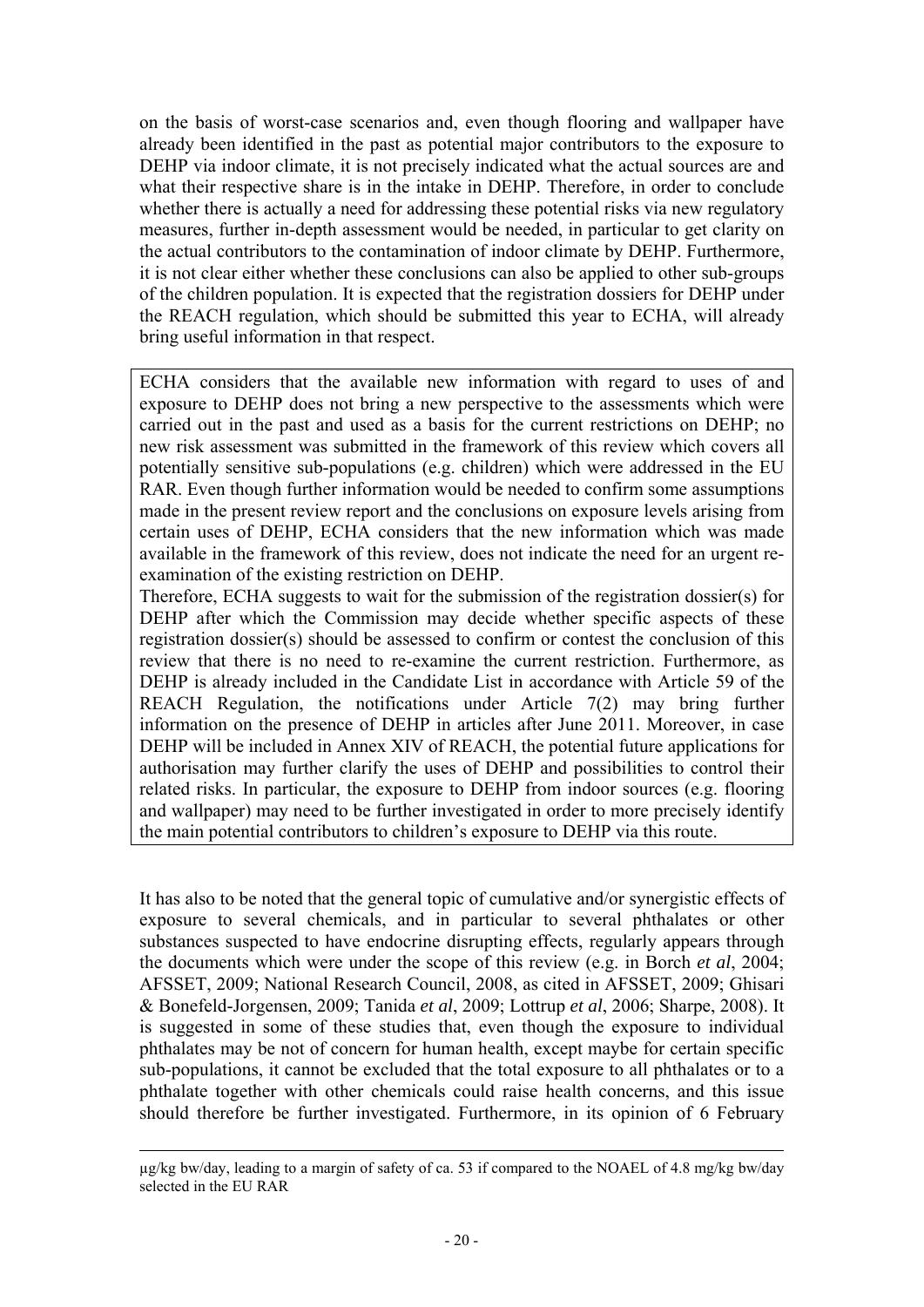2008 (SCENIHR, 2008), SCENIHR states that "*Combined exposure of different population and subpopulation is possible and may occur at different times or together. Due to the wide use of DEHP in society humans may be exposed from many different sources and exposed to other phthalates as well. It is obvious that combined exposure to DEHP, DBP, BBP, DIBP, and DINP having the same mechanism of action may potentially cause at least an additive effect. Combined exposure to DEHP and DINP had showed an additive effect (Borch* et al. *2004)*". The survey and health assessment of the exposure of 2 year-old children to chemical substances in consumer products which was recently published by the Danish authorities (Danish EPA, 2009) also considers a cumulative risk assessment of potential endocrine-like substances, including DEHP (as well as other phthalates DBP, BBP, DiBP and DINP). The assessment of the potential combined effect of exposure to different phthalates goes beyond the scope of this evaluation of new scientific evidence concerning the current restrictions on DEHP. Moreover, in the context of the Council discussion on this subject<sup>39</sup> the Commission has indicated that it will review the existing legislation in terms of its suitability to assess the effects of combined exposure.

<sup>39</sup> information from the Danish delegation on "*Combination Effects of Chemicals – children exposed to multiple endocrine disrupters*" dealt under "other business" at the meeting of the Council (Environment) on 21 October 2009 (Doc. ref. 14420/09 ENV 674 CHIMIE 79)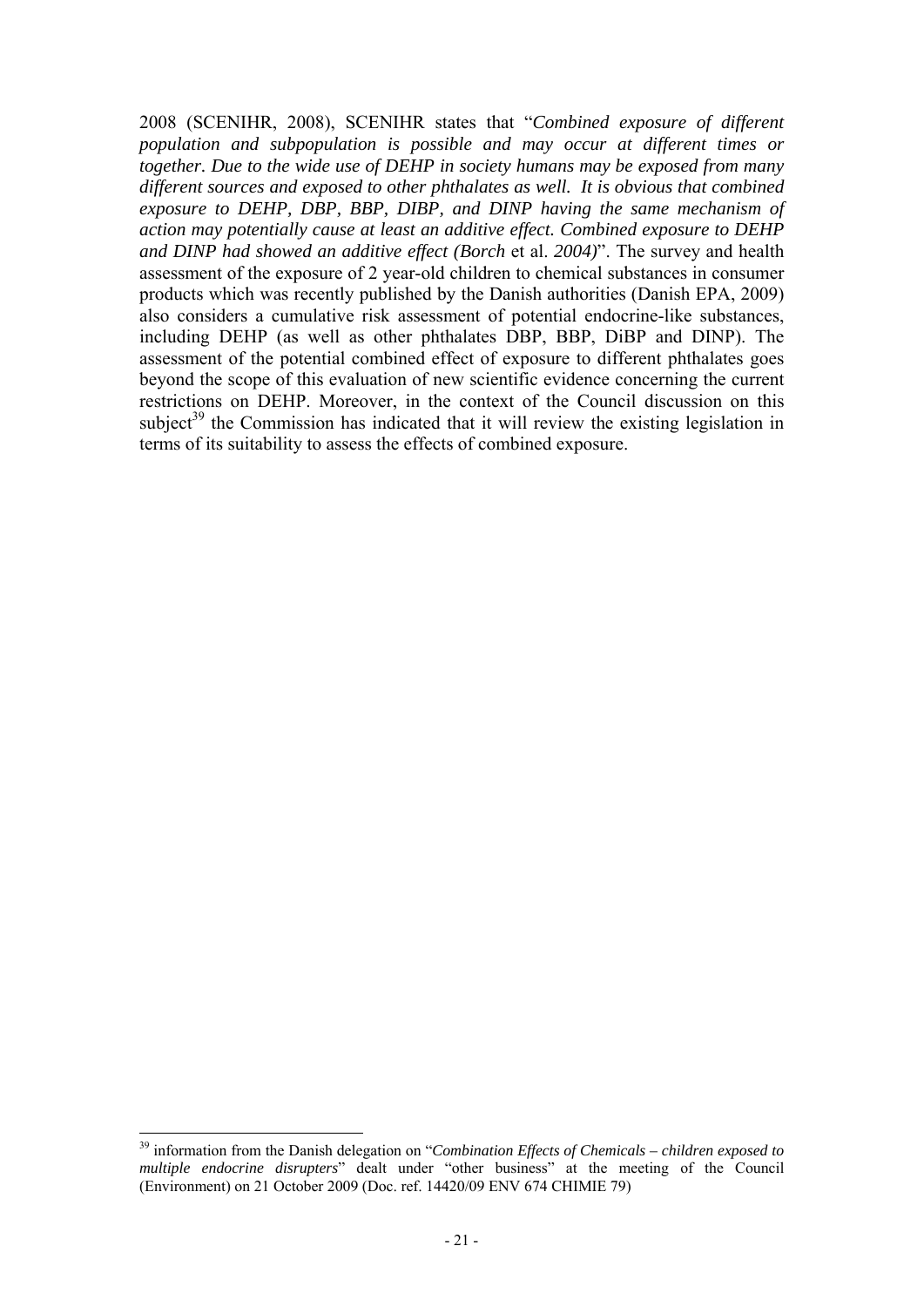# **References**

AFSSET, Agence française de sécurité sanitaire de l'environnement et du travail (2009) Information on certain phthalates (DNOP, DINP and DIDP), June 2009

Berman T, Hochner-Celnikier D, Calafat AM, Needham LL, Amitai Y, Wormser U, Richter E (2008) Phthalate exposure among pregnant women in Jerusalem, Israel: Results of a pilot study, Environ Int., 2008 Sep 6

Borch J, Ladefoged O, Hass U, Vinggaard AM (2004) Steroidogenesis in fetal male rats is reduced by DEHP and DINP, but endocrine effects of DEHP are not modulated by DEHA in fetal, prepubertal and adult male rats, Reprod Toxicol; 2004; Jan-Feb;18(1):53-61

CEFIC (2010) CEFIC's comments (05 July 2010) on ECHA's draft review reports, as submitted to CARACAL meeting held on 15-17 June 2010 (Doc. CA/44/2010)

CEFIC (2010a) CEFIC-ECPI's clarifications with regard to consumption and uses of plasticisers within EU, provided by CEFIC to ECHA on 15 July 2010

Danish EPA (2007) Erasers containing DINP – Memorandum, Danish Ministry of Environment, June 2007

Danish EPA (2009) Survey and Health Assessment of the exposure of 2 year-olds to chemical substances in Consumer Products, from Survey of Chemical Substances in Consumer Products, Danish Ministry of the Environment, Environmental Protection Agency, No. 102**,** 2009

Danish delegation at the Council of the European Union, Combination Effects of Chemicals - children exposed to multiple endocrine Disrupters - Information from the Danish delegation, meeting of the Council (Environment), 21 October 2009

DEHP Information Center, EU Risk Assessment confirms no general risk to human health from DEHP, (Commission Communication C/2008 34/1 and Commission Recommendation L 33/8), from www.dehp-facts.com, an initiative of European Council for Plasticisers and Intermediates (ECPI)

ECHA (2009a) Background document for bis(2-ethylhexyl) phthalate (DEHP); Document developed in the Context of ECHA's first Recommendation for the inclusion of substances in Annex XIV, 1 June 2009, available at: http://echa.europa.eu/doc/authorisation/annex\_xiv\_rec/subs\_spec\_background\_docs/d ehp.pdf

ECPI (2007) Comments on the Preliminary Report on the Safety of Medical Devices Containing DEHP Plasticized PVC or other Plasticizers on Neonates and Other Groups Possibly at Risk, European Council for Plasticisers and Intermediates (ECPI), November 2007

ECPI workshop (2009) ECPI Plasticiser Workshop, ECHA, October 2009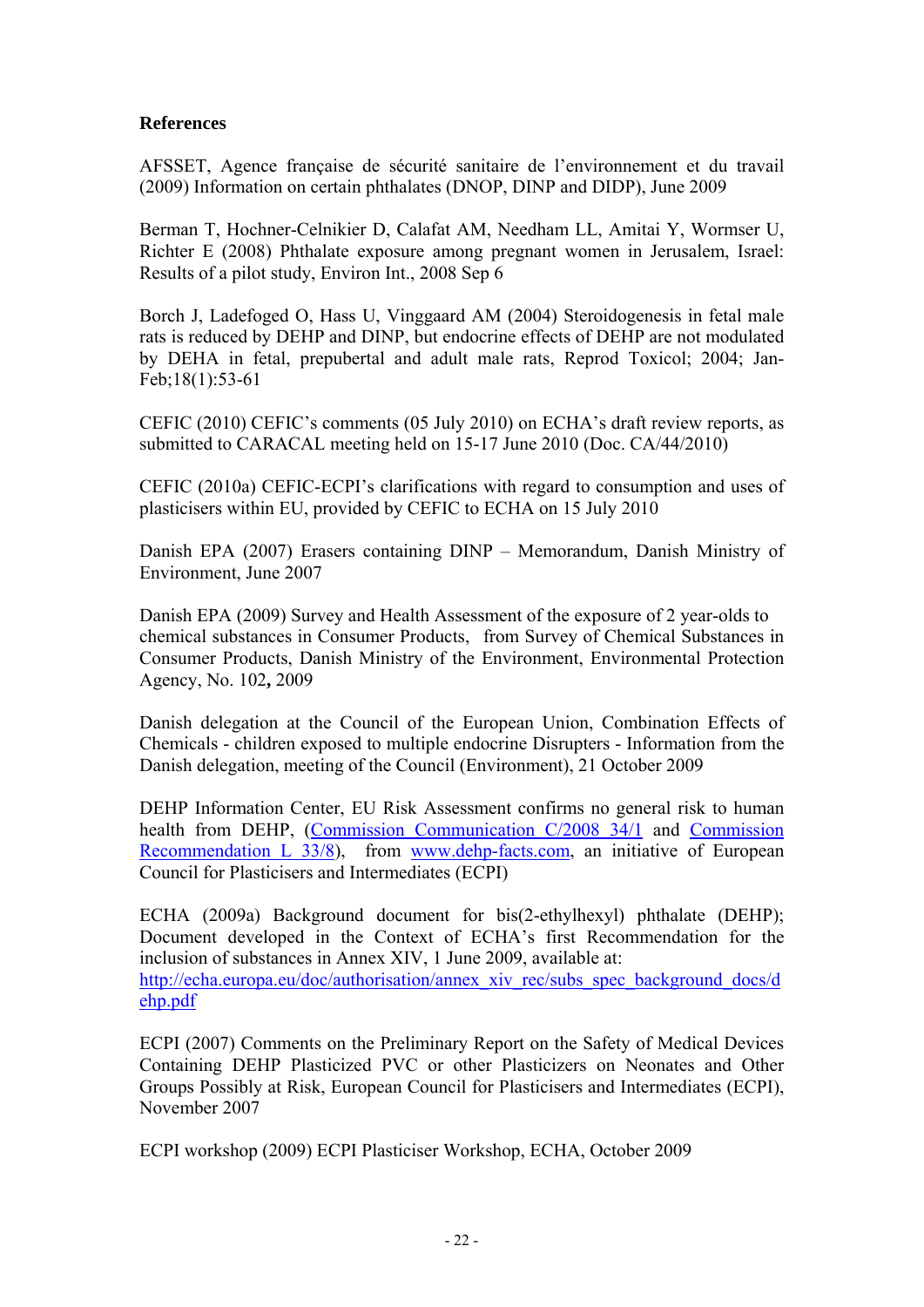ECPI newsletter (2009) Fast facts: plasticisers and children's clothing, Inform Issue 16 - Summer 2009, from http://www.ecpi.org/inform

EU (2008) Summary Risk Assessment Report for DEHP, Final report, European Commission, 2008, EUR 23384EN, European Union Risk Assessment Report, Volume 80, Luxembourg: Office for Official Publications of the European Communities, ISSN 1018-5593

Force Technology (2007) Survey as well as health assessment of chemical substances in school bags, toy bags, pencil cases and erasers, Force Technology, for Danish EPA, Svedsen N, Bjarnov E, Brunn Poulsen P, November 2007

Ghisari M, Bonefeld-Jorgensen EC. (2009). Effects of plasticizers and their mixtures on estrogen receptor and thyroid hormone functions, Toxicol Lett. 2009 Aug 25;189(1):67-77.

Kolarik B, Naydenov K, Larsson M, Bornehag CG, Sundell J, (2008) The association between phthalates in dust and allergic diseases among Bulgarian children, Environ. Health Perspect; 2008; 116,98

Latini G, Wittassek M, Del Vecchio A, Presta G, De Felice C, Angerer J (2009) Lactational exposure to phthalates in Southern Italy Environment International 35 (2009) 236–239

Lottrup G, Andersson A-M, Leffers H, Mortensen GK, Toppari J, Skakkebæk NE and Main KM (2006) Possible impact of Phthalates on infant reproductive health, Int J Androl. 2006 Feb;29(1):172-80

Lyche JL, Gutled AC, Bergman A, Eriksen GS, Murk ATJ, Ropstad E, Saunders M, Skaare JU (2009) Reproductive and developmental toxicity of phthalates, submitted to European Centre for Environment and Health WHO, Regional Office for Europe, Journal of Toxicology and Environmental Health, Part B, 12:4, 225-249, 2009 April

Main KM, Mortensen GK, Kaleva KM, Boisen KA, Damgaard IN, Chellakooty, Schmidt, MIM Suomi, A-M Virtanen HE, Petersen JH, Andersson A-M, Toppari J, Skakkebæk NE (2006) Human Breast Milk Contamination with Phthalates and Alterations of Endogenous Reproductive Hormones in Infants Three Months of Age, Environmental Health Perspectives, 114:270-276 (2006)

Marsee K, Woodruff T, Axelrad DA, Calafat AM, Swan SH (2006) Estimated daily phthalate exposures in a population of mothers of male infants exhibiting reduced anogenital distance Environmental Health Perspectives, 2006; 114(6):805-809

Meeker JD, Hu H, Cantonwine DE, Lamadrid-Figueroa H, Calafat AM., Ettinger AS, Hernandez-Avila M, Loch-Caruso R, Téllez-Rojo MM (2009) Urinary Phthalate Metabolites in Relation to Preterm Birth in Mexico City Environ (2009) Health Perspect 117:1587-1592

National Research Council (USA), Committee on the Health Risks of Phthalates Phthalates and cumulative risk assessment - The task ahead, 2008